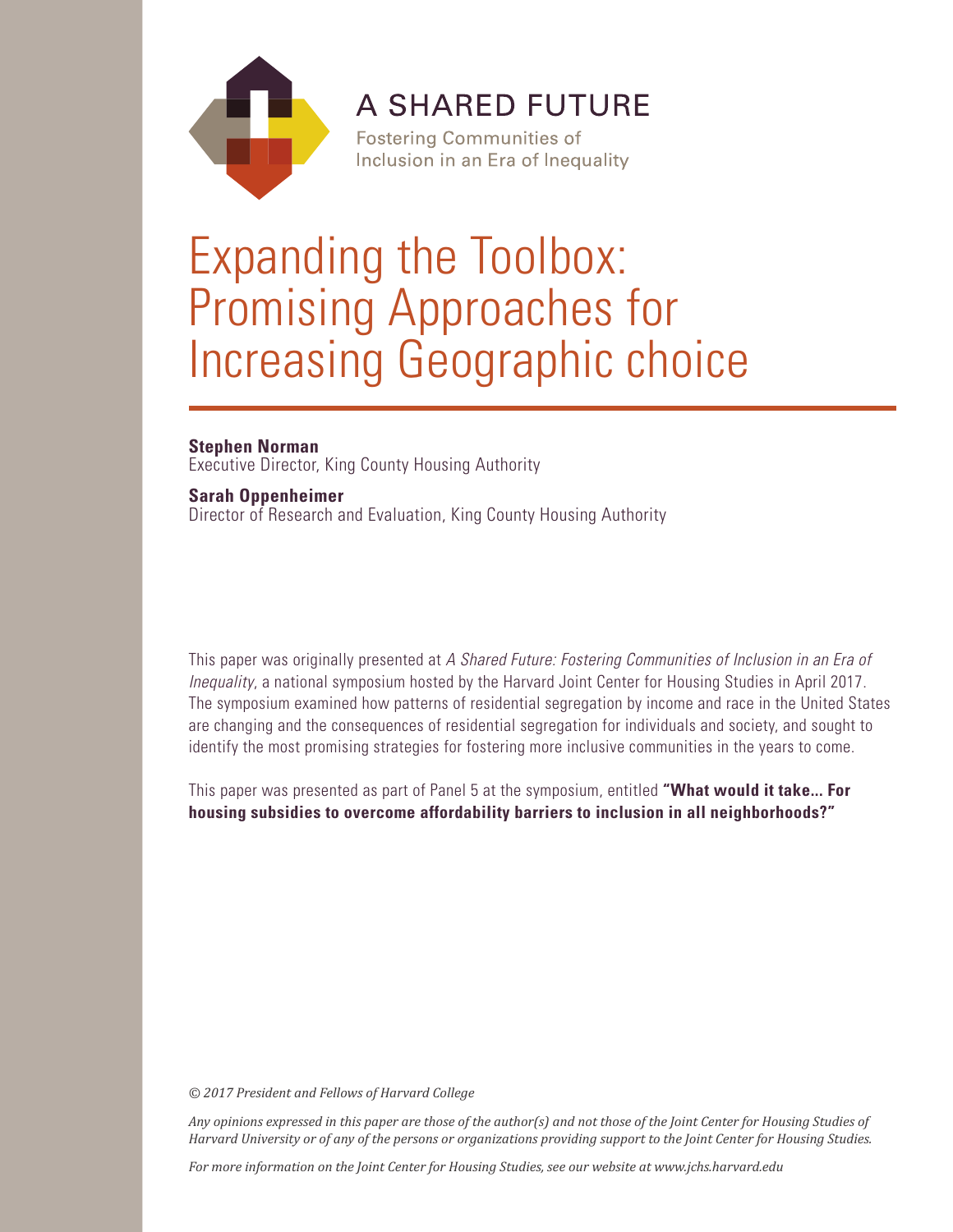#### **The Problem: Ensuring that Subsidized Housing Is a Conduit to Opportunity**

Despite growing evidence regarding the importance of neighborhood quality for child and family well-being, residents in federally subsidized housing continue to be concentrated in high-poverty areas. Presently less than 10 percent of the 1.7 million families with children that receive federally subsidized housing assistance reside in low-poverty neighborhoods (see Table [1](#page-1-0)).<sup>1,[2](#page-1-1)</sup> This pattern reinforces historic patterns of racial and economic segregation and plays an important role in perpetuating intergenerational poverty. [3](#page-1-2) Federal housing assistance programs designed to provide affordable, quality housing to extremely low-income individuals<sup>[4](#page-1-3)</sup> offer a critical and unique opportunity to facilitate broader neighborhood options rather than reinforce racial and economic segregation.

This article speaks to how federal housing subsidies can be used, from a practitioner's perspective, to provide families with broader neighborhood choice. Informed by growing national evidence on the effects of neighborhood quality on life outcomes, King County Housing Authority (KCHA) has built concerted efforts to increase neighborhood options for its program participants. We first review *tenant-based mobility approaches* that have been a focus of national conversations to date, and around which KCHA has built several initiatives. We then discuss *site-based affordability approaches*, a group of less known but equally important strategies that have been implemented by KCHA to complement mobility approaches. Through a combination of these efforts, over 31 percent of KCHA's federally subsidized households with children currently reside in low-poverty areas (see Table 1).

We base this discussion on the premise that different markets require different approaches. A single strategy for expanding neighborhood options cannot be applied to all places. Rather, housing investment strategies—both tenant- and site-based—should be understood as a broad, varied, and growing set of tools that should be deployed based on local

i<br>I

<span id="page-1-0"></span><sup>1.</sup> Sard and Rice (2016).

<span id="page-1-1"></span><sup>2.</sup> Low-poverty neighborhoods are defined as those in which less than 10 percent of residents fall below the Federal Poverty Level (FPL). Federal housing subsidies include: 1) tenant-based Housing Choice Vouchers, 2) project-based Housing Choice Vouchers, and 3) public housing.

<span id="page-1-2"></span><sup>3.</sup> Sharkey (2013); Chetty, Hendren, and Katz (2016).

<span id="page-1-3"></span><sup>4.</sup> "Extremely low-income" is defined as having a gross household income less than 30 percent of Area Median Income (AMI).

<sup>1</sup>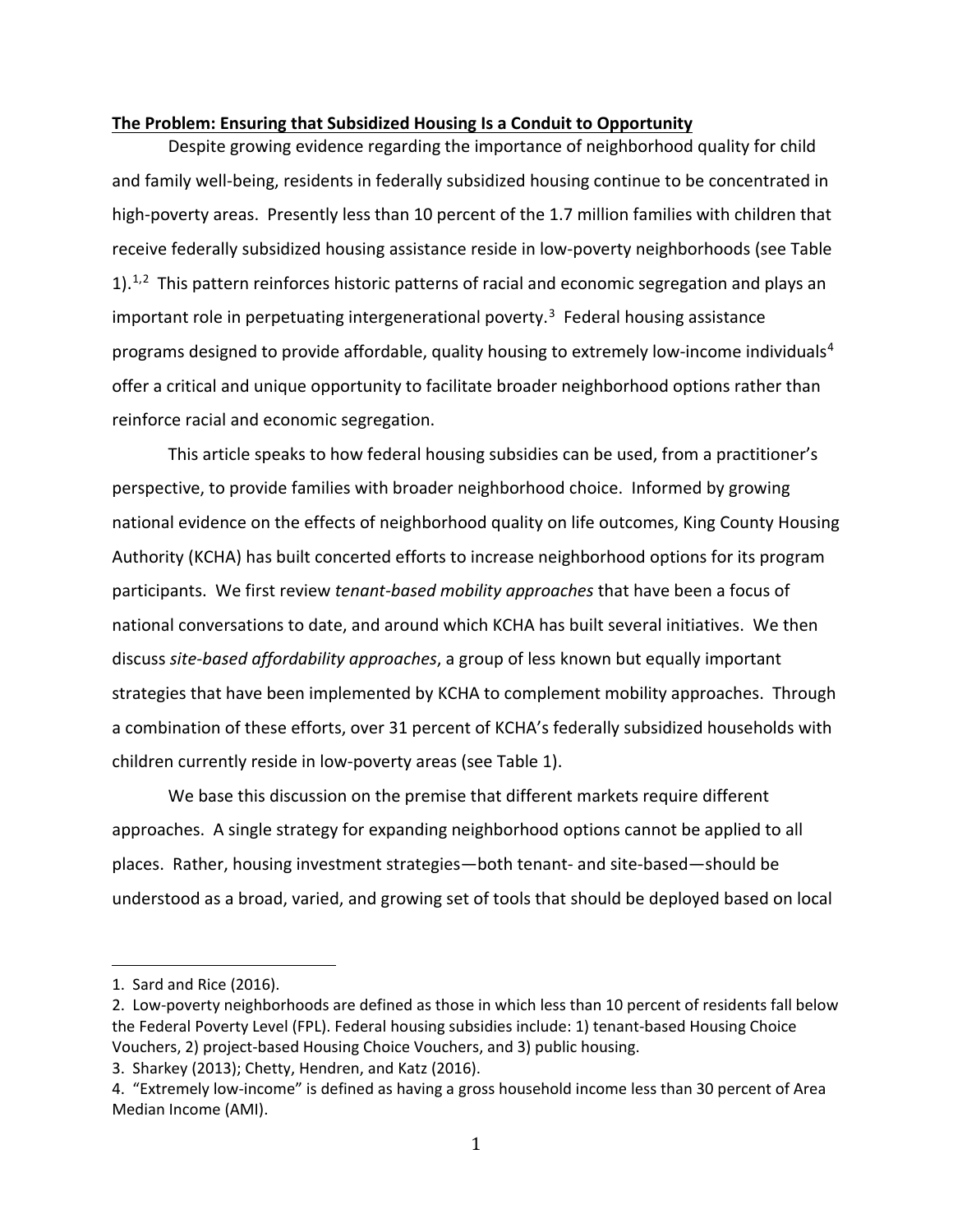markets and conditions. This paper outlines the toolkit of options currently being used in King County, Washington, and identifies additional work that is called for as we refine our understanding of promising and sustainable strategies for expanding housing choice and neighborhood quality for low-income families.

| <b>Census</b><br><b>Tract</b><br><b>Poverty</b> | <b>Tenant-based</b><br><b>Vouchers</b> |         | <b>Site-based Units</b>                        |                                                         | <b>Public Housing</b> |         | <b>Total</b> |           |
|-------------------------------------------------|----------------------------------------|---------|------------------------------------------------|---------------------------------------------------------|-----------------------|---------|--------------|-----------|
|                                                 | <b>KCHA</b>                            | U.S.    | <b>KCHA</b><br>(Project-<br>based<br>Vouchers) | U.S.<br>(Project-<br>based<br>Rental<br>Assistance) $5$ | <b>KCHA</b>           | U.S.    | <b>KCHA</b>  | U.S.      |
| < 10%                                           | 30.3%                                  | 12.9%   | 55.1%                                          | 5.7%                                                    | 24.1%                 | 3.9%    | 31.2%        | 9.4%      |
| 10%-20%                                         | 38.4%                                  | 28.1%   | 26.2%                                          | 22.4%                                                   | 41.8%                 | 14.5%   | 38.0%        | 23.9%     |
| $\geq 20\%$                                     | 31.3%                                  | 59.0%   | 18.7%                                          | 71.9%                                                   | 34.1%                 | 81.6%   | 30.8%        | 66.7%     |
| N                                               | 4,654                                  | 986,014 | 550                                            | 328,406                                                 | 1,280                 | 389,792 | 6,484        | 1,704,212 |

*Table 1. Federally Subsidized Households with Children by Area Poverty Rate, KCHA and Nationally*

*Sources: Federal statistics—Center for Budget and Policy Priorities (CBPP) analysis of 2014 HUD administrative data and the 2010-2014 American Community Survey published in Sard and Rice (2016), 26, Table A-1. KCHA statistics—KCHA 2016 administrative data.*

# **Intersections Between Neighborhood Quality and Life Outcomes**

Over the last decade, there has been growing evidence on the critical intersections between neighborhood quality and education, health, employment, and other domains.<sup>6</sup> For Public Housing Authorities (PHAs), this research has provided greater certainty that the investments necessary to provide access to high-quality neighborhoods can effectively shape children's later educational and economic success, and has re-energized conversations on both expanded geographic choice and place-based investments.

As much as the work by Chetty and colleagues has sparked renewed momentum in mobility conversations, their evidence also highlights the need for PHAs to redouble efforts to

<span id="page-2-1"></span>i<br>I 5 National numbers are not available for the distribution of Project-based vouchers (PBVs). While PBVs and Project-based Rental Assistance are both site-based, given their programmatic differences, they should not be compared directly.

<span id="page-2-0"></span><sup>6.</sup> Chetty, Hendren, and Katz (2016) has given new momentum to this discussion.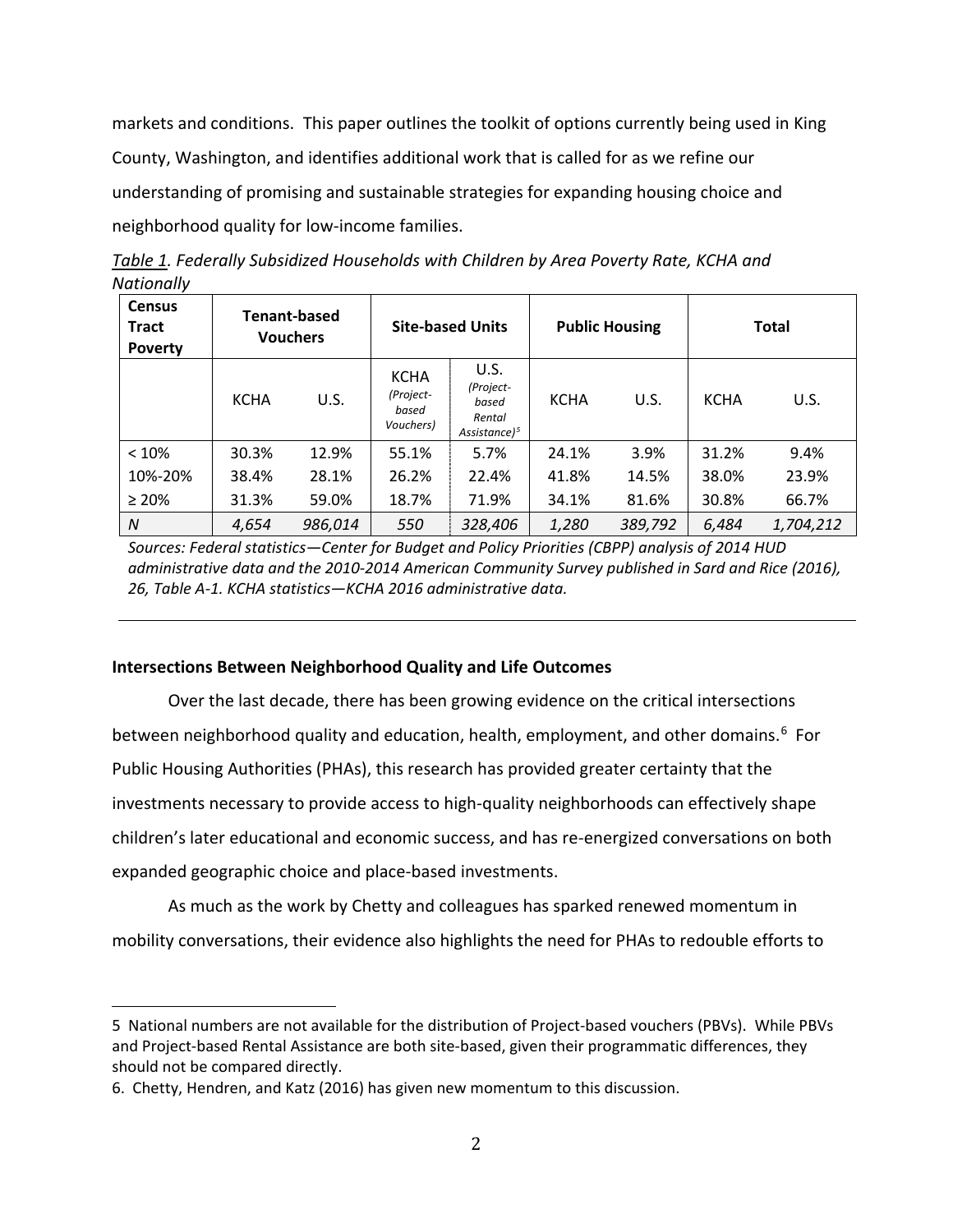improve the neighborhoods where the majority of poor children already live. Policymakers, practitioners, and academics cannot assume a dichotomy between broadening geographic choice (the focus of the present paper) and investing in poor neighborhoods through placebased initiatives. Rather, a focus on *both* of these approaches is necessary. [7](#page-3-0)

In determining the balance between mobility- and place-based initiatives, KCHA views the region's housing market and demographic patterns through a long-term lens—looking not just at current conditions but also at the likely evolution of markets and communities based upon population growth, sub-market economic trends, and other development factors. This approach yields three general neighborhood categories:

- (1) Neighborhoods already classified as high-opportunity (typically high-cost/lowpoverty areas);
- (2) Neighborhoods expected to become opportunity areas through natural market processes and where displacement of existing low-income households will become an increasing issue; $8$  and
- (3) Neighborhoods where historic disinvestment and long-standing patterns, or a new influx of the region's poor, have created high concentrations of poverty and low opportunity.

The mobility and site-based strategies discussed in this article are particularly appropriate for the first and second neighborhood types. KCHA has employed place-based strategies that are largely outside the scope of this paper to invest in the third neighborhood category.<sup>[9](#page-3-2)</sup>

<span id="page-3-0"></span>I 7. Recent results from Andersson et al (2016) demonstrate benefits, including children's increased later earnings and lower incarceration rates, from subsidized housing occupancy even in higher poverty/lower opportunity neighborhoods.

<span id="page-3-1"></span><sup>8.</sup> In King County, this includes currently high-poverty communities along the expanding light rail corridor in South County.

<span id="page-3-2"></span><sup>9.</sup> One example is in White Center, an unincorporated pocket of King County south of Seattle that is one of the poorest and most diverse communities in the region, where KCHA has led a decade-long effort to redevelop over 130 acres of World War II-era public housing into mixed-income communities. This initiative has reduced the number of federally-subsidized units in White Center, shifting subsidies on a one-for-one replacement basis for use in site-based strategies in opportunity neighborhoods. The remaining deeply subsidized rental units are integrated with market-rate homeownership units and extensive new community facilities with a strong educational focus.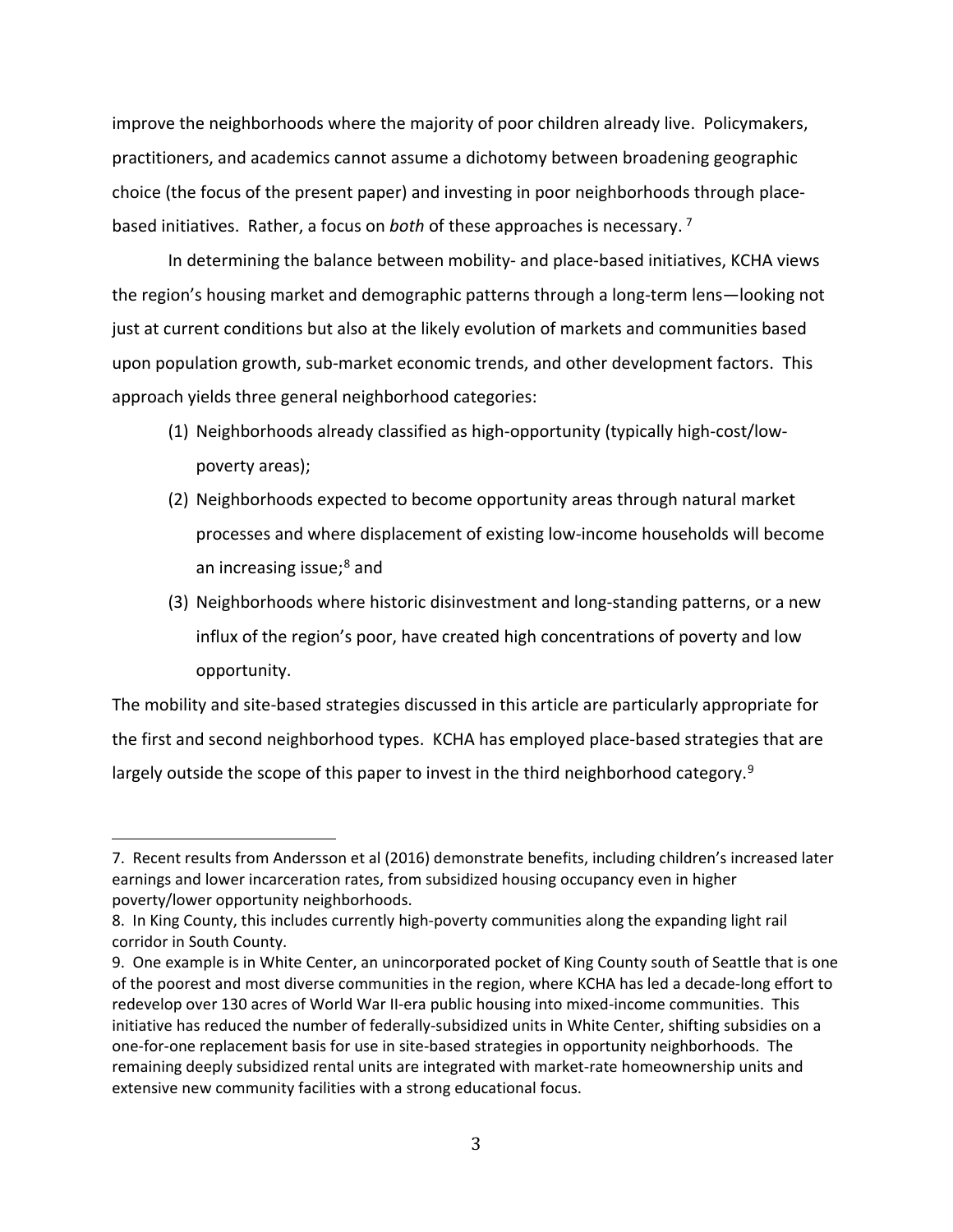#### **King County Housing Authority: A Regional Perspective on Broadening Housing Choice**

KCHA serves the metropolitan area surrounding Seattle, a jurisdiction spanning 38 suburban cities and towns that reflect a wide diversity of neighborhood conditions and economic opportunities. The east side of the County's urban/suburban core includes Bellevue, Redmond, Kirkland, and other cities at the epicenter of recent technology booms. In contrast, cities in the south of the County have experienced acute and growing suburban poverty.<sup>[10](#page-4-0)</sup> School statistics provide a telling marker of neighborhood differences: across the 19 school districts in King County, subsidized meal rates range from a low of 3 percent on Mercer Island to a high of 75 percent in Tukwila (see Fig. 1, Panel A).

King County is home to nearly 2.1 million residents.<sup>11</sup> With only 653,000 people living within the City of Seattle, the bulk of King County's population now resides in low-density suburban communities south and east of Seattle. Between 1990 and 2015, King County's population increased by 36 percent, compared to a national increase of 29 percent. [12](#page-4-2)

Along with this rapid population growth, King County has experienced rapid economic expansion, especially during the recovery period from the Great Recession. By 2015, median annual household income had grown to \$75,302,<sup>[13](#page-4-3)</sup> an increase of over 41 percent since 2000; among peer counties, only New York experienced more rapid income growth during this period.<sup>[14](#page-4-4)</sup> Such increases, while positive for the region, mask growing disparities, with a broadening gap between upper and lower income quintiles. These economic disparities align with racial and ethnic patterns in King County, wherein persons of color are overrepresented in lower-income communities, and indicate increasing concentrations of poor minorities, including refugee and emigrant populations, in South King County in particular. [15](#page-4-5)

<span id="page-4-0"></span>i<br>I 10. See Kneebone and Berube (2013); additional information from the authors that is specific to suburban King County can also be found at: [http://confrontingsuburbanpoverty.org/the](http://confrontingsuburbanpoverty.org/the-communities/tukwila-seattle/)[communities/tukwila-seattle/.](http://confrontingsuburbanpoverty.org/the-communities/tukwila-seattle/)

<span id="page-4-1"></span><sup>11.</sup> US Census Bureau (2016).

<span id="page-4-2"></span><sup>12.</sup> King County, Office of Economic and Financial Analysis (2015a).

<span id="page-4-3"></span><sup>13.</sup> US Census Bureau (2016).

<span id="page-4-4"></span><sup>14.</sup> King County, Office of Economic and Financial Analysis (2015b).

<span id="page-4-5"></span><sup>15.</sup> Mayo and Turnbull (2011); Turnbull (2013); Kneebone and Berube (2013).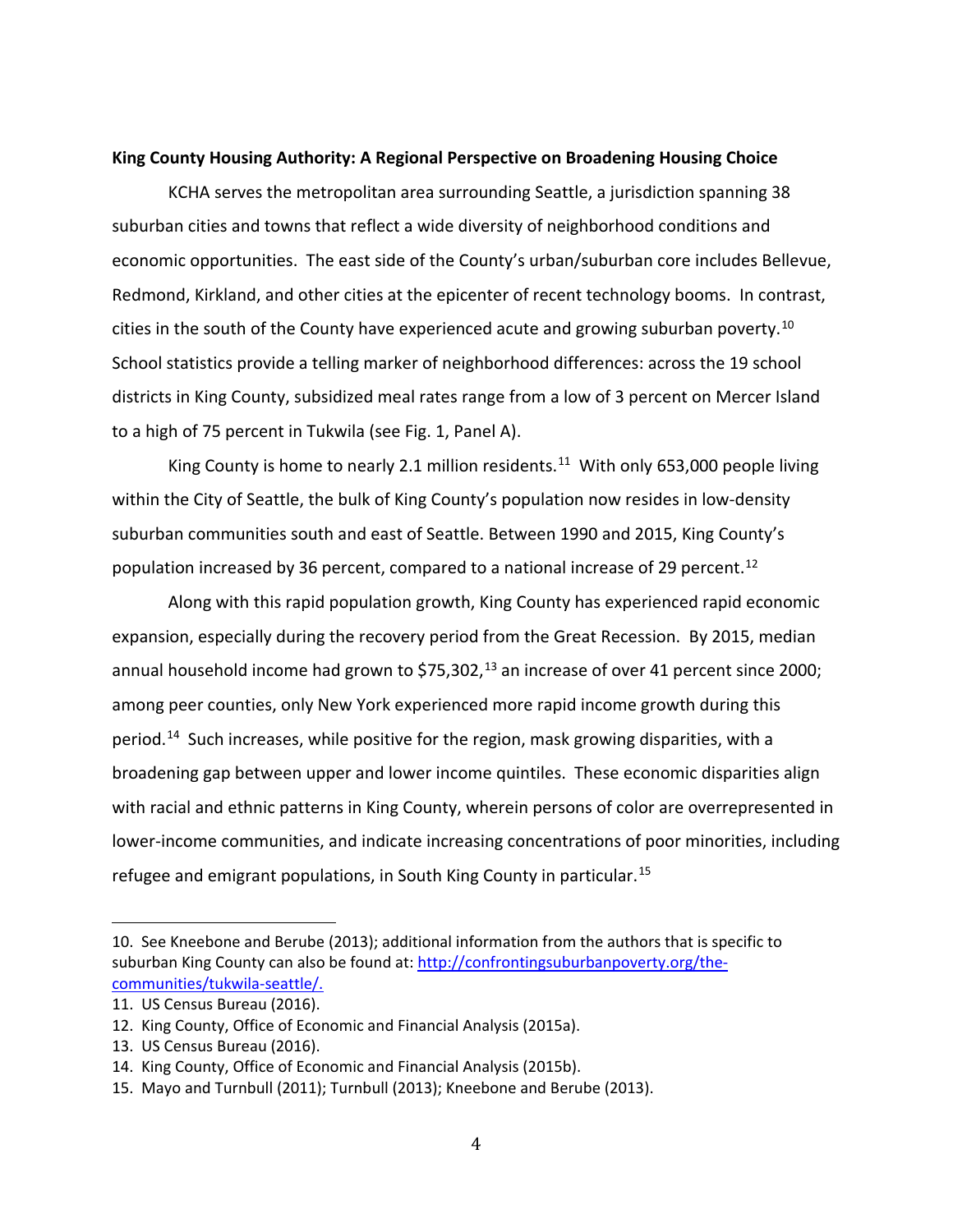Economic prosperity, job creation, and population growth are presently driving significant rent growth in King County.<sup>[16](#page-5-0)</sup> Between 2012 and 2016, the two-bedroom 40th percentile rent—the HUD Fair Market Rent (FMR)—in King County increased by 27 percent. Rent growth has held steady across both low- and high-cost markets in the region, and vacancy rates have dropped below 3 percent.<sup>17</sup> As a result, the number of shelter-burdened, unstably housed, and homeless households is rising significantly.<sup>[18](#page-5-2)</sup>





*Sources: FARM Rates—Office of Superintendent of Public Instruction (OSPI), Washington State Report Card (2016). Kirwan rankings—Puget Sound Regional Council.*

# *Serving Vulnerable Families in Low-Poverty, High-Opportunity Areas*

KCHA is the largest affordable housing provider for low-income families in the region. In

2016, KCHA supported 15,461 extremely low-income households through federal subsidy

programs that included tenant-based vouchers (10,893), project-based vouchers (2,285), and

<span id="page-5-0"></span>i<br>I 16. In 2016, a Zillow report indicated that rents in Seattle—up 9.7 percent from the previous year were rising faster than in any other city in the country. See Rosenberg (2016).

<span id="page-5-1"></span><sup>17.</sup> Dupre and Scott (2016).

<span id="page-5-2"></span><sup>18.</sup> As evidence of this rise, in 2015, the County Executive and the Mayor of Seattle declared a state of emergency over homelessness.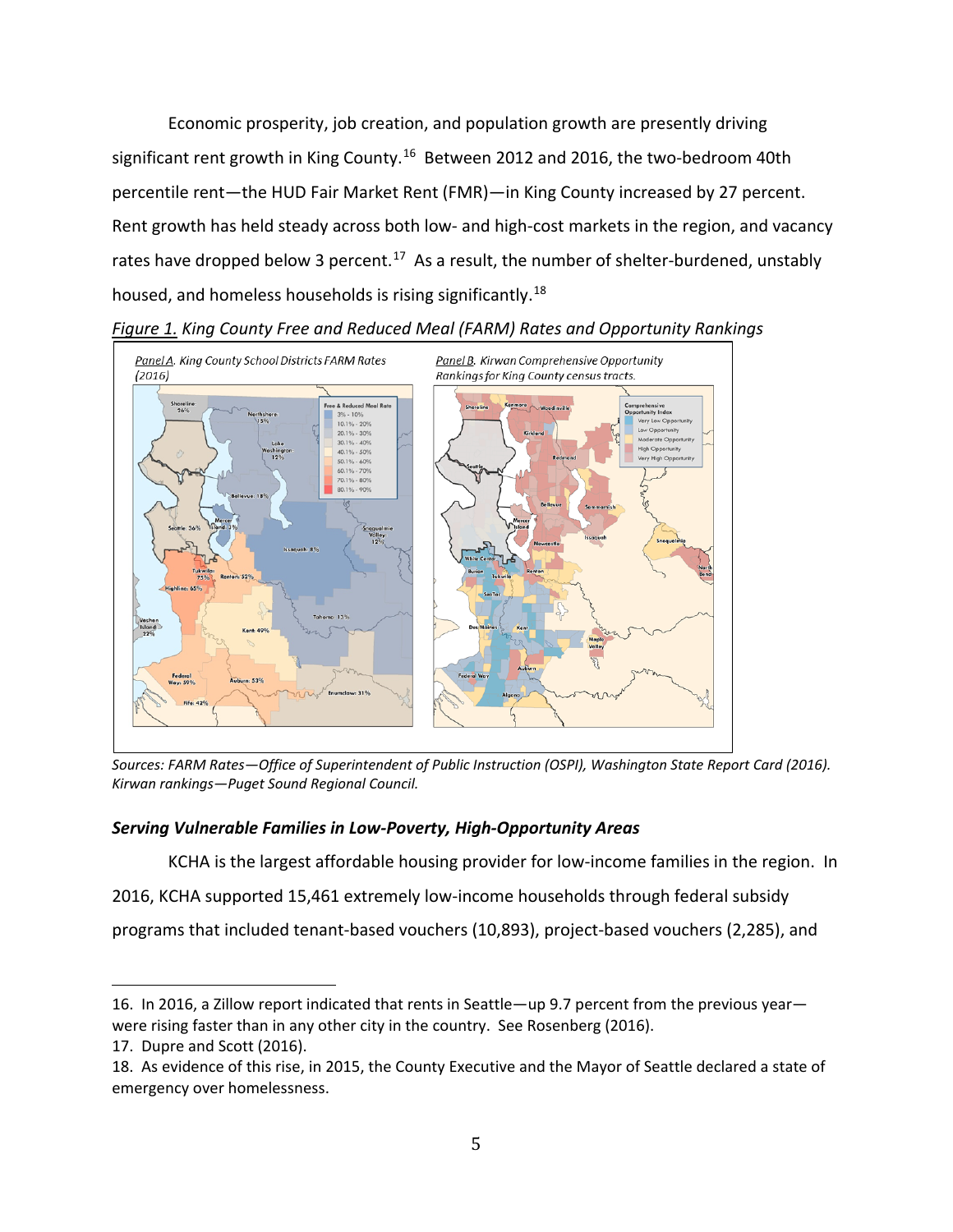public housing units (2,283).<sup>[19](#page-6-0),[20](#page-6-1)</sup> Households receiving these federal housing subsidies represent a particularly vulnerable group. They include 14,742 children, over half of whom were residing in single-parent households. Median household income in 2016 was just \$11,858 annually. Reflecting local admission preferences and dedicated supportive housing partnerships, over half of entering households in 2016 had experienced recent homelessness prior to program admittance.

KCHA has participated in the Moving to Work (MTW) program since 2003, and is currently one of only 39 PHAs in the country that benefit from the flexibility provided by this program. [21](#page-6-2) The MTW program provides participating PHAs with their Housing Choice Voucher (HCV) and Public Housing funding as a block grant and allows the waiver of many of HUD's program rules in order to design approaches tailored to local market conditions.

Despite serving an extremely vulnerable population, KCHA has been relatively successful in supporting families in moving to and remaining in low-poverty, high opportunity communities. As noted in Table 1, the proportion of extremely low-income households with children living in low-poverty neighborhoods (31.2 percent) is more than three times the national figure. This differences is most pronounced for families in Public Housing where the proportion of KCHA residents in low-poverty areas is six times greater compared to national numbers. A significant proportion of all KCHA residents using PBVs also reside in low-poverty areas.

These results suggest that the strategies described below have been successful in supporting families in accessing and retaining housing in low-poverty markets. However, these numbers are also a reflection of King County's comparatively low regional poverty rate,<sup>[22](#page-6-3)</sup> which

<span id="page-6-0"></span>i<br>I 19. This includes 3,078 tenant-based voucher households that have ported into King County from other areas. Approximately half of these households are from Seattle, reflecting the trends of gentrifying neighborhoods pushing low-income families out to lower-cost suburban areas. Port-in numbers are included in the statistics presented in this article.

<span id="page-6-1"></span><sup>20.</sup> In 2016 the agency also provided 4,868 units of workforce rental housing financed primarily through the Low-Income Housing Tax Credit (LIHTC) and bond programs.

<span id="page-6-2"></span><sup>21.</sup> There are currently over 3,800 Public Housing Agencies in the United States.

<span id="page-6-3"></span><sup>22.</sup> Sixty-three percent of census tracts in King County were classified as low-poverty in 2015 as compared to 39 percent of all census tracts nationally. Relatedly, only 1 percent of census tracts in King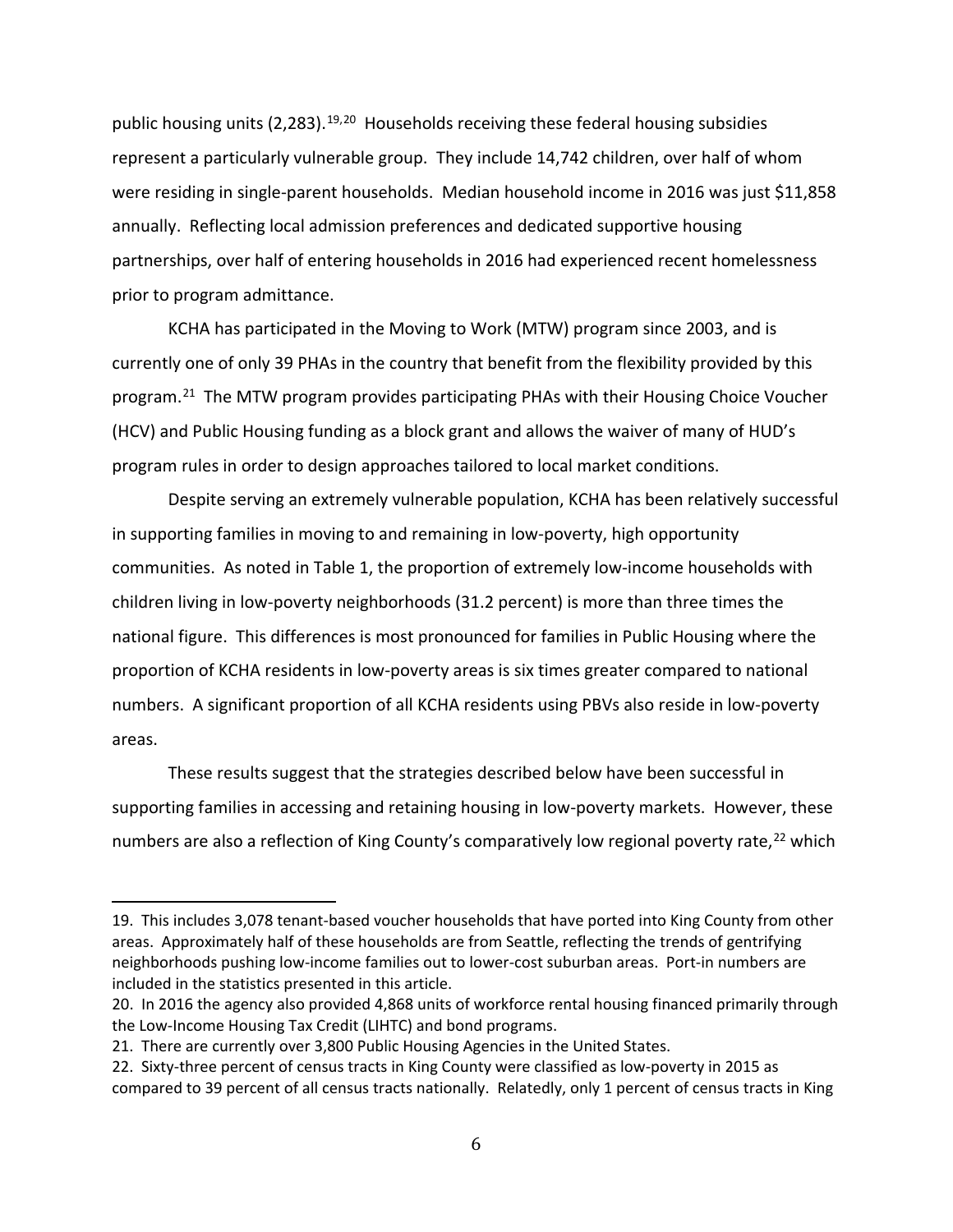has pushed KCHA to consider more than just poverty in defining neighborhood quality. In 2010, KCHA collaborated with the Puget Sound Regional Council (PSRC) and the Kirwan Institute for the Study of Race and Ethnicity (Ohio State University) to rank census tract opportunity levels across five major categories: education; economic health; housing; transportation and mobility; and health and environment. Categorical opportunity rankings were then aggregated to create a comprehensive score of very low, low, moderate, high, and very high opportunity (see Figure 1, Panel B).  $^{23}$  $^{23}$  $^{23}$  The PSRC/Kirwan measure provides a more nuanced classification of neighborhood quality than simple poverty rate, and in 2012, KCHA passed a Board Resolution embedding this neighborhood quality metric in all subsequent policy and siting discussions. Except as otherwise noted, all references to "opportunity neighborhoods" as used in this paper refer to the PSRC/Kirwan definition.

Table 2A provides the distribution of all KCHA households with children by opportunityranked neighborhoods. In 2016, 23.3 percent of federally subsidized households with children resided in high/very high-opportunity areas. KCHA's success to date and the growing body of research on the impacts of neighborhood quality have inspired its ambitious goal that by 2020, 30 percent of all federally assisted families with children will reside in high/very highopportunity areas.

<span id="page-7-0"></span>County exhibited concentrated poverty (i.e., poverty rates greater than 40 percent among residents) as compared to 5 percent of census tracts nationally. (Numbers based on ACS 2015 5-year estimates.) 23. More information about the PSRC/Kirwan opportunity mapping can be found at: [http://www.psrc.org/growth/tod/growing-transit-communities-strategy/equity/opportunity-mapping/.](http://www.psrc.org/growth/tod/growing-transit-communities-strategy/equity/opportunity-mapping/)

i<br>I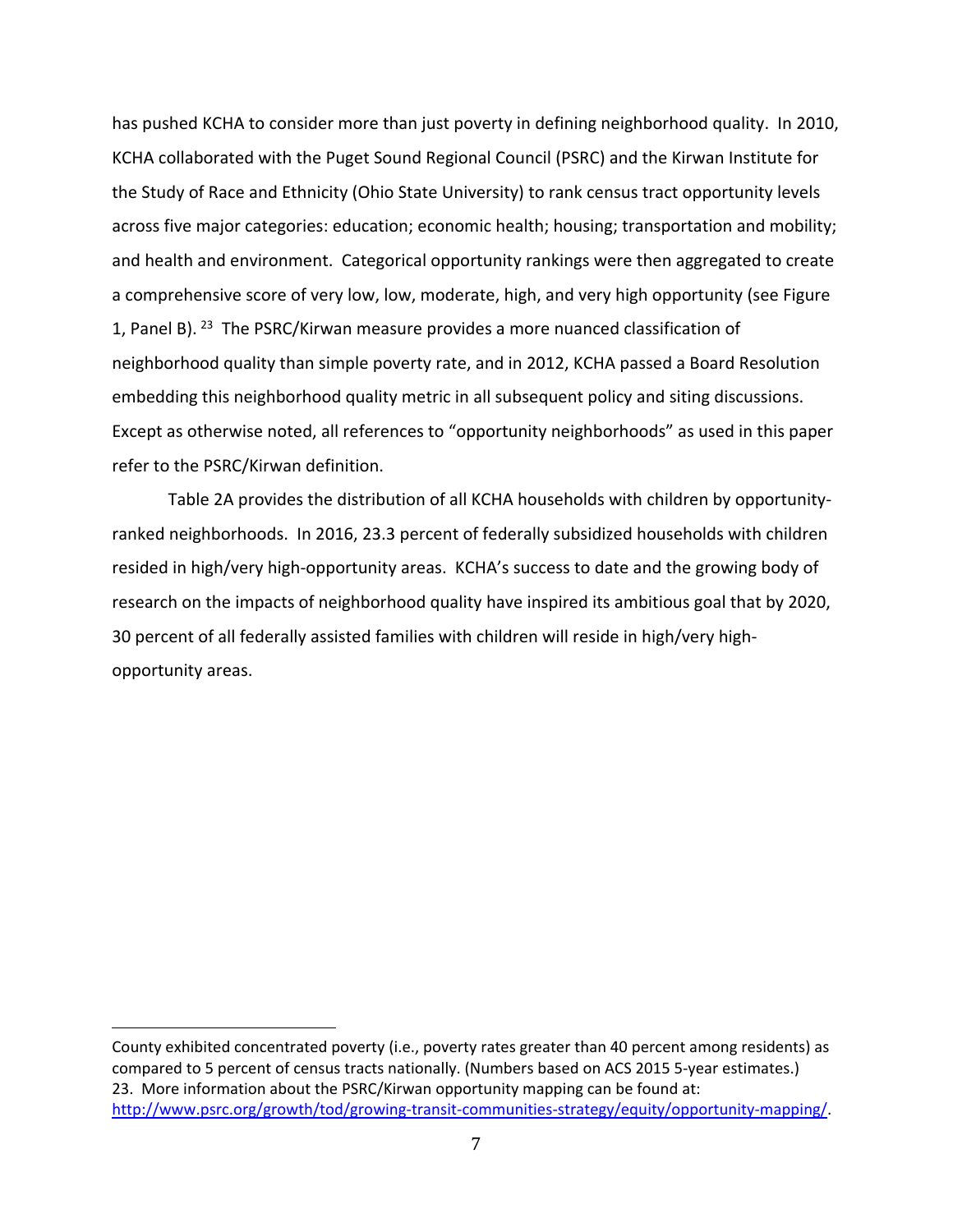| A. All KCHA Federally Subsidized Households with Children |                     |                   |                       |              |  |  |  |  |  |
|-----------------------------------------------------------|---------------------|-------------------|-----------------------|--------------|--|--|--|--|--|
| Opportunity                                               | <b>Tenant-based</b> | Project-based     | <b>Public Housing</b> | <b>Total</b> |  |  |  |  |  |
| Ranking                                                   | <b>Vouchers</b>     | <b>Vouchers</b>   |                       |              |  |  |  |  |  |
| Very High                                                 | 5.1%                | 26.5%             | 6.0%                  | 6.8%         |  |  |  |  |  |
| High                                                      | 13.1%               | 46.8%             | 18.6%                 | 16.5%        |  |  |  |  |  |
| Moderate                                                  | 18.5%               | 0.5%              | 14.6%                 | 16.5%        |  |  |  |  |  |
| Low                                                       | 37.6%               | 18.2%             | 30.6%                 | 34.8%        |  |  |  |  |  |
| Very Low                                                  | 25.7%               | 8.0%              | 30.2%                 | 25.4%        |  |  |  |  |  |
| $N^*$                                                     | 4,542               | 427               | 1,266                 | 6,235        |  |  |  |  |  |
| <b>B. Tenant-based Voucher Households with Children</b>   |                     |                   |                       |              |  |  |  |  |  |
|                                                           | In KCHA units**     | In private-market |                       | <b>Total</b> |  |  |  |  |  |
|                                                           |                     | units             |                       |              |  |  |  |  |  |
| Very High                                                 | 20.2%               | 4.2%              |                       | 5.1%         |  |  |  |  |  |
| High                                                      | 27.1%               | 12.2%             |                       | 13.1%        |  |  |  |  |  |
| Moderate                                                  | 16.8%               | 18.6%             |                       | 18.5%        |  |  |  |  |  |
| Low                                                       | 16.1%               | 39.0%             |                       | 37.6%        |  |  |  |  |  |
| Very Low                                                  | 19.8%               | 26.0%             |                       | 25.7%        |  |  |  |  |  |
| $N^*$                                                     | 273                 | 4,269             |                       | 4,542        |  |  |  |  |  |

*Table 2. KCHA Federally Subsidized Households with Children by Opportunity Ranking*

*\*Opportunity ranking N is less than for census tract poverty due to some census tracts being omitted that fall outside the urban growth area.*

*\*\*KCHA units include KCHA workforce housing units where a tenant-based voucher holder has chosen to reside. Source: KCHA 2016 administrative data.*

Two philosophies underlie KCHA's approach to geographic choice. The first—building from prior research on the importance of long-term and persistent neighborhood exposure<sup>[24](#page-8-0)</sup> $$ is that access to opportunity neighborhoods alone is not sufficient; rather, success hinges on families' being able to access *and* stay in such neighborhoods. The second is a belief that KCHA's policies should expand, not prescribe, families' choices, and in doing so, should not mandate opportunity moves. The agency believes that families are—especially when given adequate information and options—the best persons to make decisions about their housing. This belief again speaks to the necessary balance between investing in existing poor neighborhoods and providing access to high-opportunity settings.

<span id="page-8-0"></span>i<br>I 24. Schwartz (2010).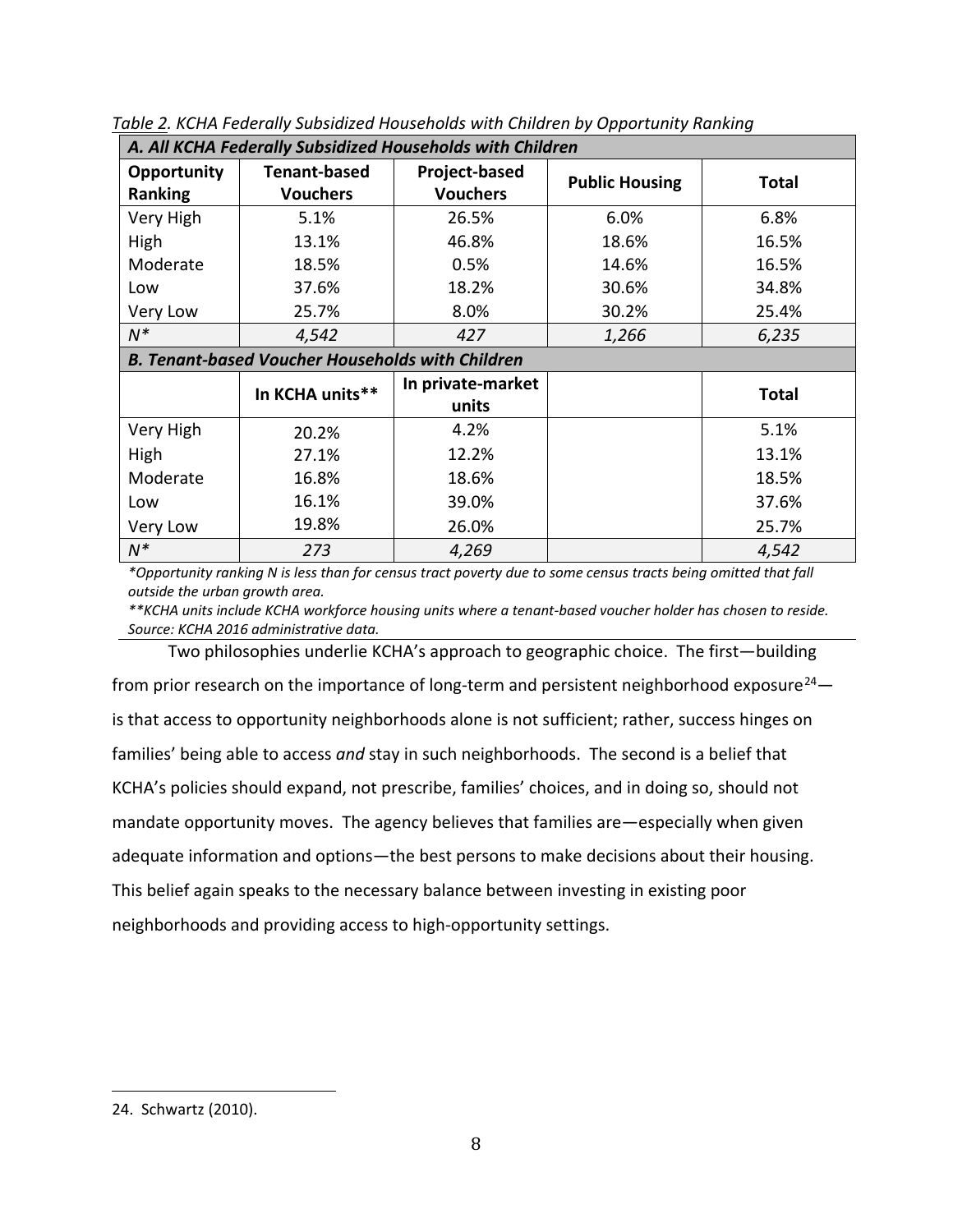#### **Considering Local Markets**

Our experience in King County demonstrates that strategies for broadening geographic choice among federally subsidized families will vary by region and market based on numerous conditions. These include: current and trending demographic patterns; housing market characteristics; neighborhood characteristics and resources<sup>[25](#page-9-0)</sup>; transportation infrastructure; employment opportunities; local and state regulatory frameworks regarding tenant rights and community development; and the nature and extent of housing and mobility resources available, including the capacity and flexibility of local PHAs. A careful assessment of local characteristics is necessary to determine which strategies are most likely to improve access to quality neighborhoods.

Once these local characteristics have been examined, housing practitioners may consider two broad sets of approaches for increasing subsidized housing recipients' interest in, access to, and persistence in both existing and emerging opportunity neighborhoods: 1) *tenantbased mobility strategies* that focus on expanding residents' demand for and access to opportunity areas, and; 2*) site-based affordability strategies* that focus on increasing the supply of deeply-subsidized housing options in opportunity areas. We believe these two kinds of strategies are complementary, and that their effectiveness will depend on market and resident characteristics.

#### **Toolbox A: Tenant-Based Mobility Strategies**

The most widely documented approach for increasing neighborhood options is the use of tenant-based HCVs. Though these vouchers can be used in any rental unit in a region that falls within the specified FMR range, voucher-holders have generally persisted in moving to or remaining in high-poverty areas. This phenomenon has led to a rich and additive history of program and research strategies focused on supporting families with HCVs in moving to lowerpoverty or otherwise defined 'opportunity' communities, including the Gautreaux lawsuit in Chicago in the 1970s, HUD's Moving to Opportunity (MTO) demonstration in the 1990s, and

<span id="page-9-0"></span>i<br>I 25. Including culturally appropriate amenities and support networks.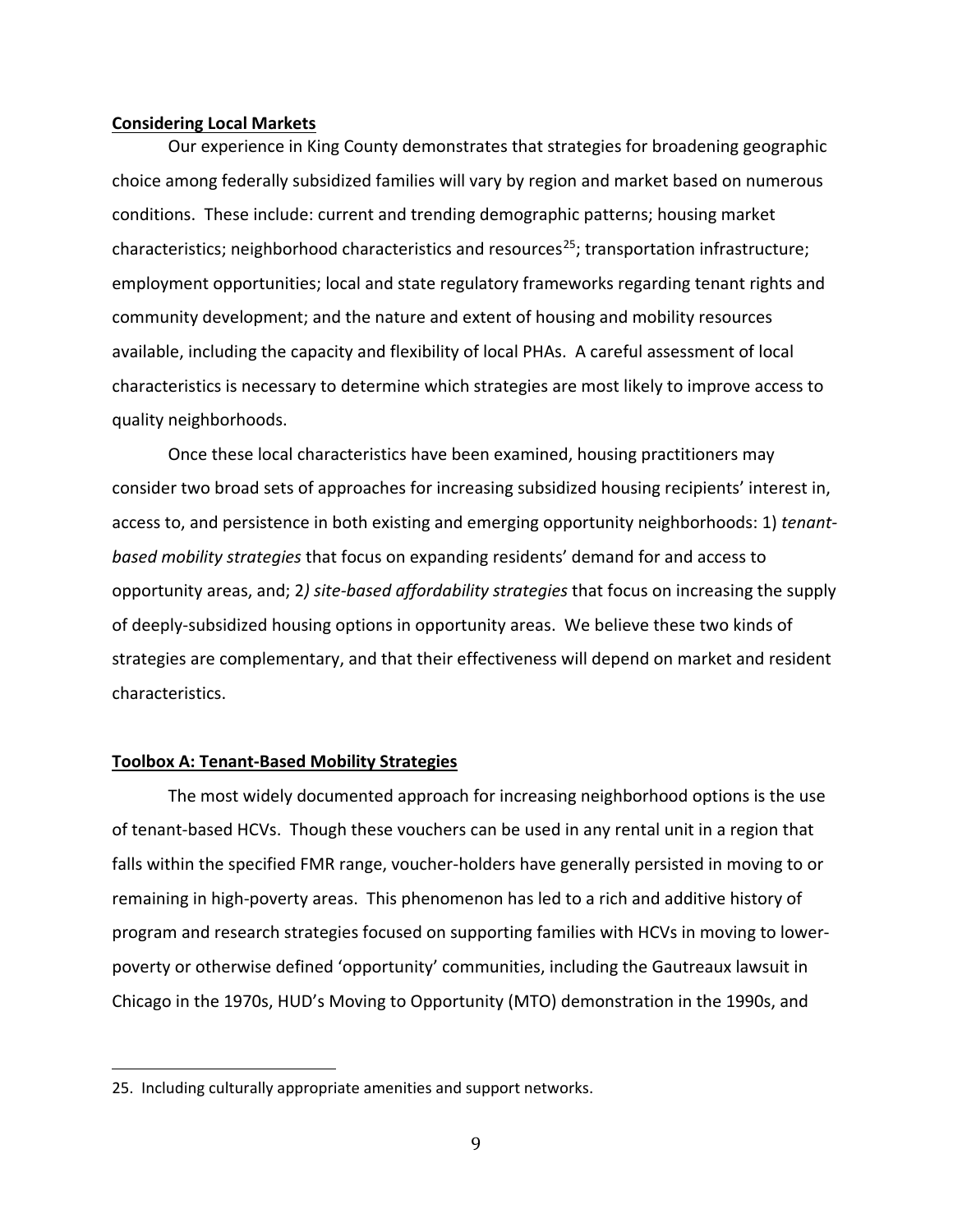more recent initiatives in Baltimore, Dallas, Chicago, and other areas. [26](#page-10-0) This work has spurred further mobility pilot programs implemented by PHAs throughout the country, each focused on increasing HCV families' access to opportunity neighborhoods.[27](#page-10-1)

Informed by this growing knowledge-base, KCHA's tenant-based mobility strategies have focused on two complementary approaches to increase voucher-holders' knowledge of, interest in, and access to high-opportunity neighborhoods: small-area payment standards, and high-touch mobility counseling. As of 2016, 18 percent of KCHA's tenant-based HCV families with children lived in high/very high-opportunity areas (see Table 2A).

#### **Small-Area Payment Standards**

i<br>I

KCHA has long recognized the disparities in rental markets between east and south areas of the County. To account for this, in 2003, KCHA used its MTW authority to establish a two-tier payment standard that reflected rent differentials across the region, and to decouple payment standards from regional FMRs. These early actions served to increase the purchasing power of vouchers in more expensive Eastside markets.

In 2016, KCHA expanded on this initial policy shift by moving to a five-tier payment standard that further aligned with changing and varied housing sub-markets. Under the fivetier system, subsidy levels matched local market prices through a more finely-grained, zip-codebased approach that ensured that HCVs did not lead the market in lower-cost areas while providing adequate purchasing power to enable households to access or remain in highcost/high-opportunity markets. Following this policy shift, the 2016 cost differential between the voucher payment standard for a two-bedroom apartment in the lowest and highest payment tiers was \$740 per month or nearly \$9,000 annually, and maximum permissible rents

<span id="page-10-0"></span><sup>26.</sup> For detailed descriptions of these initiatives, see, for example, Polikoff (2006) and Briggs, Popkin, and Goering (2010).

<span id="page-10-1"></span><sup>27.</sup> Further description of such mobility (assistance) pilots can be found in Cunningham et al. (2010), PRRAC (2015), and Galvez, Simington, and Treskon (2017). A detailed summary of evidence on barriers faced by voucher holders in accessing opportunity areas, and on pilot mobility counseling and financial assistance programs in overcoming these barriers, can be found in Schwartz, Mihaly, and Gala (2016).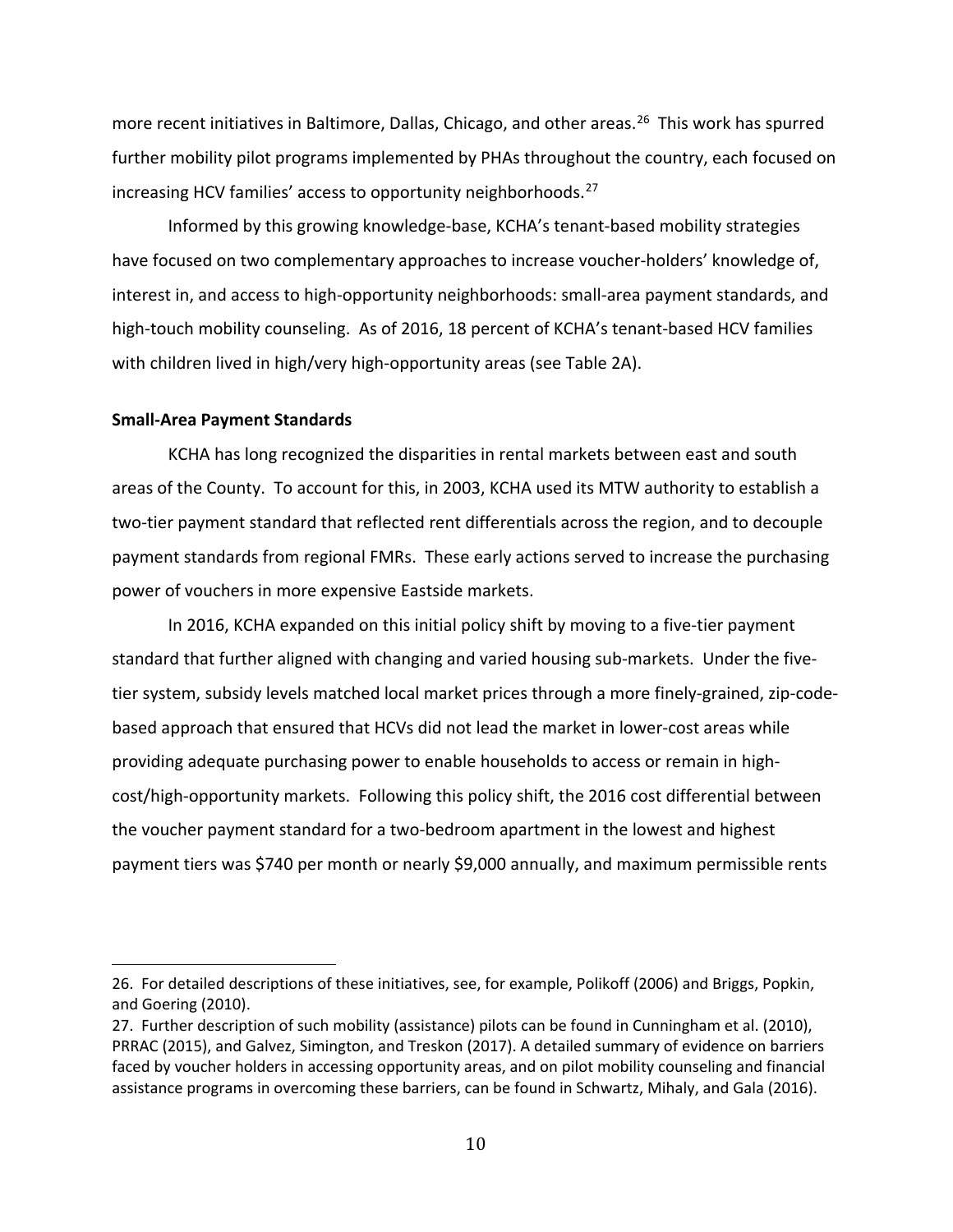ranged from 84 percent to 132 percent of the HUD regional two-bedroom FMR.<sup>28</sup> This difference speaks to the tremendous variation in local housing markets in King County.

Preliminary results suggest that KCHA's small-area payment standards hold promise for both cost savings and expanded geographic choice. Conservative estimates suggest that the five-tier system saves KCHA over \$750,000 annually as compared to the old two-tier system and upwards of \$1 million annually as compared to a one-tier system.<sup>[29](#page-11-1)</sup> These cost savings allow KCHA to issue more vouchers, serve more families, and ensure that they are more likely to access their preferred neighborhoods. Initial data on the impact of this policy change on housing location is encouraging: the percentage of all new voucher holders that moved to higher-cost/opportunity tiers increased by 22 percent between 2015 and 2016; for new voucher holders with children, the increase was an even more pronounced 79 percent.<sup>[30](#page-11-2)</sup> Early evidence also indicates that KCHA's shift to small-area payment standards has reduced the growth in shelter burden, enabling existing tenant-based voucher holders to remain in highercost neighborhoods where rents are rapidly escalating. These preliminary but promising results suggest a possible alternative to the approach currently being explored by HUD.<sup>31</sup>

#### **High-Touch Mobility Counseling**

In 2013, KCHA funded a local community-based organization to provide high-intensity mobility counseling to existing HCV holders with elementary-aged children interested in moving

<span id="page-11-0"></span>i<br>I 28. It is important to note that the shift to the five-tier system did not result in lower subsidy amounts for voucher holders in any tier. This was partly a result of KCHA holding payment standards flat in 2015 in anticipation of the policy shift to be made the following year; this outcome also reflected rising housing costs in all tiers in King County (including in the lowest tiers) and the corresponding market adjustments made by KCHA to reflect actual area housing costs. In limited cases, existing rent levels were grandfathered where payment standards in that submarket were reduced.

<span id="page-11-1"></span><sup>29.</sup> Preliminary projections suggest a range of possible cost savings, with these values being the most conservative. Additionally, it should be noted that projected cost savings will diminish as more families move to higher cost/opportunity markets.

<span id="page-11-2"></span><sup>30.</sup> For all new voucher holders, the percentage moving to high-cost/opportunity tiers rose from 16.6 percent in 2015 to 20.2 percent in 2016. Among new voucher holders with children, these percentages increased from 10.6 percent in 2015 to 19.0 percent in 2016.

<span id="page-11-3"></span><sup>31.</sup> Kahn and Newton (2013).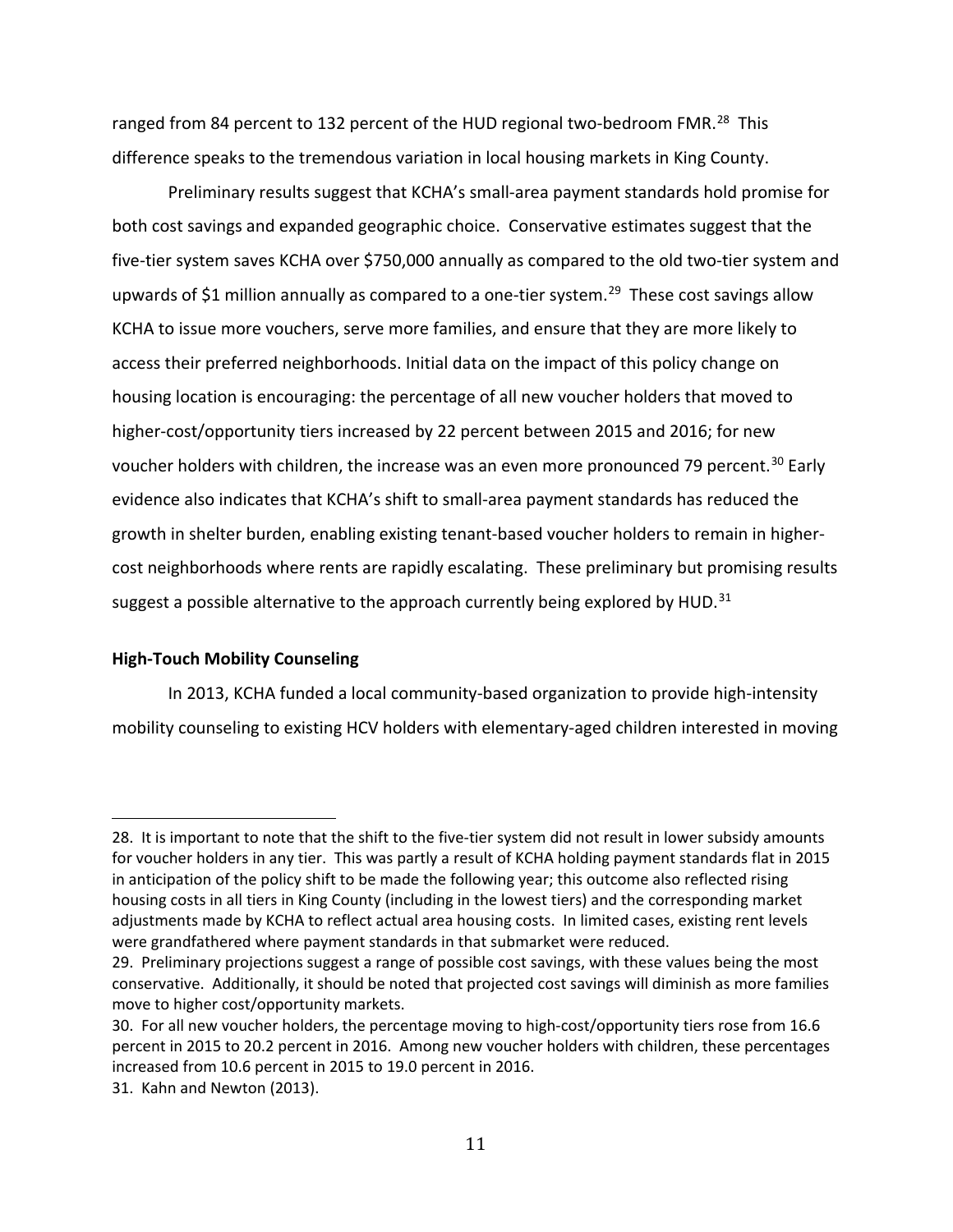from lower- to higher-opportunity schools.<sup>[32](#page-12-0)</sup> The Community Choice Program (CCP) ran from 2013 to early 2017 and provided intensive housing counseling, housing search assistance, flexible financial assistance for pre- and post-move needs, and post-move counseling and services. This pilot program provided important evidence that housing search and moving assistance was a common need for many families with vouchers in King County, regardless of the preferred neighborhood; in higher-opportunity markets, these needs appeared to be even greater. Although families were encouraged to move to a subset of opportunity neighborhoods,<sup>[33](#page-12-1)</sup> move decisions ultimately rested with families and no constraints were placed on where CCP participants' vouchers could be used.

Among CCP participants that had moved with housing assistance by the end of 2016, 60 percent had relocated to opportunity areas, and all of these families had subsequently remained in their housing (many for a year or longer). The CCP demonstration helped KCHA to identify effective service and financial assistance elements. Caseload sizes remained small to ensure counseling staff availability for one-on-one case management and housing search. Though this approach reflects best practice themes in the literature,<sup>[34](#page-12-2)</sup> the cost, both in staffing and in the use of flexible financial assistance for pre- and post-move supports, all of which appear to have been key to program participation and successful moves, raises questions about the program model's long-term sustainability and scalability.

#### **Additional Considerations from KCHA's Experience with Tenant-Based Mobility Strategies**

While small-area payment standards and high-intensity mobility counseling appear to hold promise for broadening geographic choice, more needs to be learned about the effectiveness of these approaches—mobility counseling, search assistance, payment standard constructs, financial incentives—relative to one another and when implemented as

<span id="page-12-0"></span>i<br>I 32. This work was informed by Schwartz (2010)'s study of academic performance among children in subsidized housing who moved to high-opportunity areas.

<span id="page-12-1"></span><sup>33.</sup> Opportunity areas for CCP were initially defined according to a small subset of areas near high performing schools that also had high Kirwan/PSRC area rankings; eventually and to balance out lack of housing supply in these narrowly-defined areas, the program's opportunity area definition was expanded to include all Kirwan-defined High and Very High Opportunity areas.

<span id="page-12-2"></span><sup>34.</sup> Cunningham et al. (2010).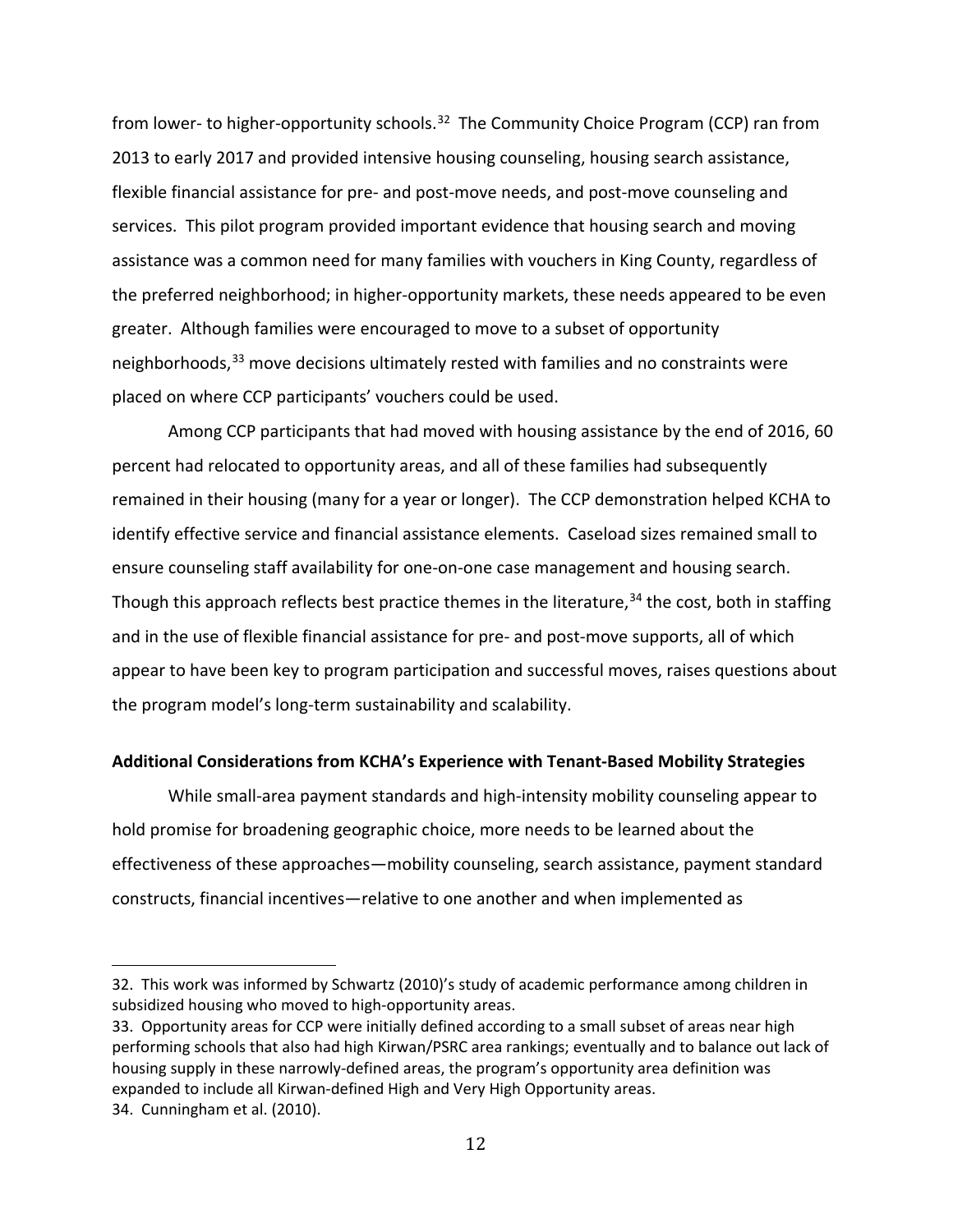complementary elements. To this end, KCHA is currently embarking on a revised tenant mobility strategy, Creating Moves to Opportunity (CMTO), in partnership with a dozen other PHAs and an interdisciplinary research team led by Raj Chetty and Nathan Hendren that will further test and refine approaches to mobility. The first demonstration for CMTO will take place in Seattle and King County and will test various tenant-centered strategies using a randomized trial design to evaluate the effectiveness and efficiency of various approaches.

 Though the strategies noted above are promising, they have historically not been widely available to PHAs. KCHA was able to move to small-area payment standards only because of its MTW status.<sup>[35](#page-13-0)</sup> Similarly, KCHA's MTW authority provided the financial flexibility necessary to fund high-intensity counseling and other non-traditional forms of client assistance. Agencies without MTW funding flexibility must rely on court settlements and external funding sources to support mobility efforts, a challenging model for long-term sustainability and one prone to service fragmentation. Federal reductions in funding for PHA administrative fees, currently at a 77 percent prorate, only exacerbate this picture.

The long-term success and sustainability of tenant-based mobility strategies hinge on the degree to which families are successful in both accessing and retaining housing in high-cost markets. Tenant-based mobility strategies are tied to market dynamics, and as market costs increase, so too will voucher program expenses. Initial program cost savings secured through a shift to more fine-grained payment standards will not, over time, offset increased per unit and program costs as programs scale up and larger numbers of HCV participants choose to live in

<span id="page-13-0"></span>i<br>I 35. When KCHA made these changes and without MTW flexibility, KCHA would have been required to apply a single regional payment standard or to participate in HUD's Small Area Fair Market Rents (SAFMR) demonstration. We believe this program involves an overly complex number of payment tiers. Dallas currently uses more than 65 payment standards based on over 300 zip codes (see <http://www.dhadal.com/PDF/S8/2017%20PS%20HCV.pdf>). See Kahn and Newton (2013) for the methodology used to determine payment tiers in HUD's Small Area Fair Market Rents (SAFMR) demonstration. Non-MTW PHAs may apply for an exception rent waiver to allow payment standards to exceed the regional FMRs; however, this approach is generally limited to 120 percent of the FMR and would not adequately capture the full range of sub-markets in many regions. It should also be noted that as of late 2017, HUD's final rule on SAFMRs had been upheld and was in full effect thus allowing non-MTW PHAs to adopt SAFMRs in place of the metro area FMR or as the basis of exception payment standards.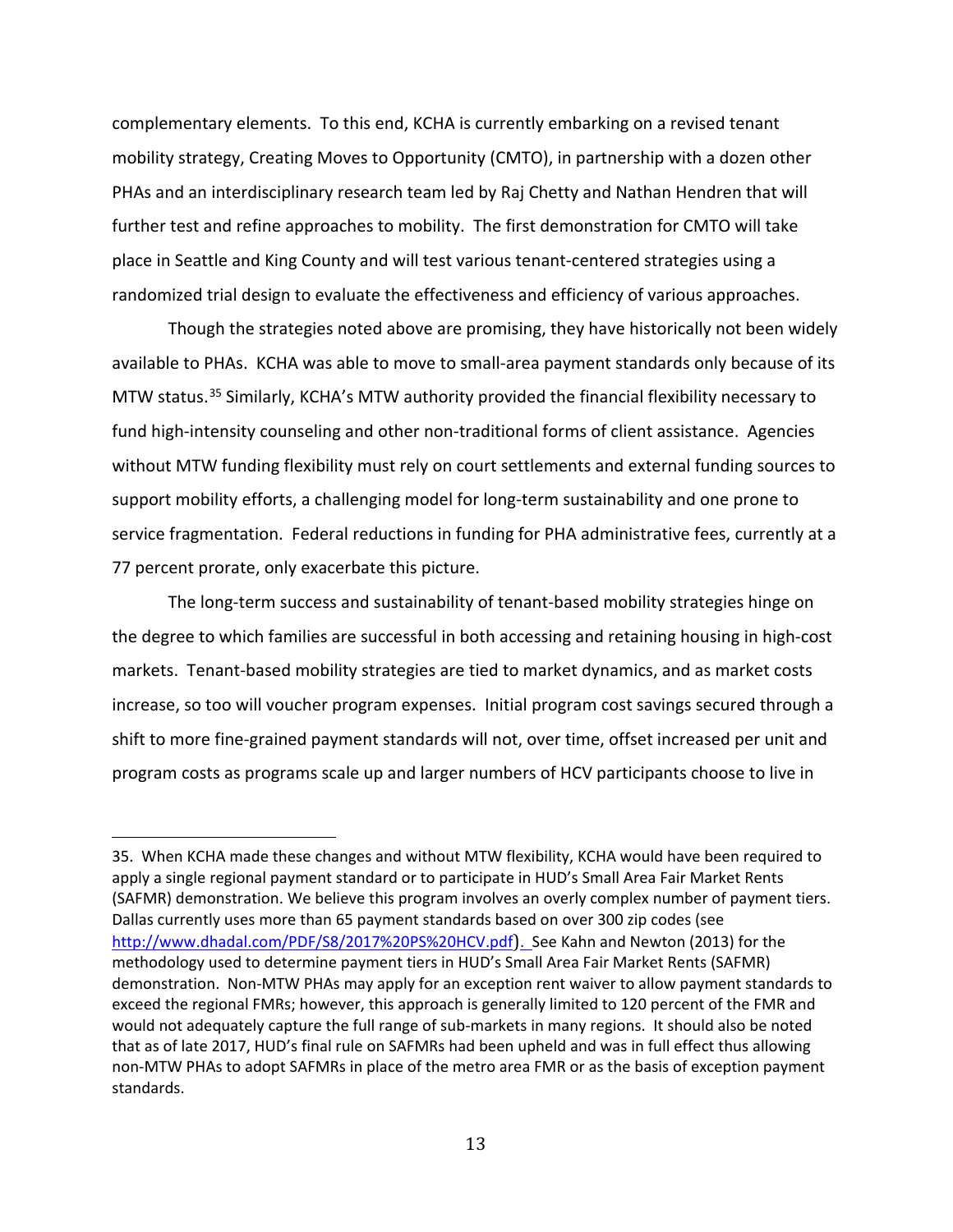higher-cost markets. This raises the difficult issue of balancing geographic choice objectives with the need to support as many households as possible during a time of rising homelessness and declining federal funding.

#### **Toolbox B: Site-Based Affordability Strategies**

Tenant-based mobility strategies are not the only—and over the long term, perhaps not the most effective—approach for expanding neighborhood access. For this reason, over the last decade, KCHA has evolved a set of *site-based affordability strategies* that provide access to housing in opportunity areas in the form of hard units.<sup>36</sup> KCHA sees this strategy as complementary to tenant-based mobility supports. KCHA has advanced four approaches to expanding access to quality neighborhoods through site-based interventions:

#### **Strategy 1: Acquisition and preservation of subsidized workforce housing**

Over the last 20 years, KCHA has developed or acquired and preserved an extensive portfolio of workforce housing.<sup>37</sup> KCHA currently owns or controls 4,868 units of housing not funded through traditional HUD programs<sup>[38](#page-14-2)</sup>; 55 percent of these units are located in high/very high-opportunity neighborhoods. Of these 2,700 units, 28 percent house extremely lowincome households through the use of either project-based (224) or tenant-based (529) HCVs; the remaining 72 percent serve families between 40 and 100 percent of AMI.

Targeted acquisitions are generally older, 100-plus-unit, class B multifamily developments, where KCHA typically holds initial rents to pre-acquisition levels and dramatically slows rent growth by basing increases on operating costs and not on marketdriven demand. KCHA's controlled rents become more affordable compared to surrounding market rents over time, and project-based HCVs are layered in for a limited percentage of the units (typically 15-20 percent). This approach preserves long-term affordability for workforce

<span id="page-14-0"></span>i<br>I 36. We differentiate *site-based affordability strategies* from *project-based strategies* which typically refer to just one subsidy type (project-based HCVs) as well as from *place-based* or *place-conscious strategies* which typically describe PHAs' efforts to improve housing and broader neighborhood quality in higher poverty, lower opportunity neighborhoods.

<span id="page-14-1"></span><sup>37.</sup> Workforce housing generally targets residents earning 40 percent to 100 percent of AMI.

<span id="page-14-2"></span><sup>38.</sup> That is, not funded through the public housing, multi-family Section 8, or Section 202 programs.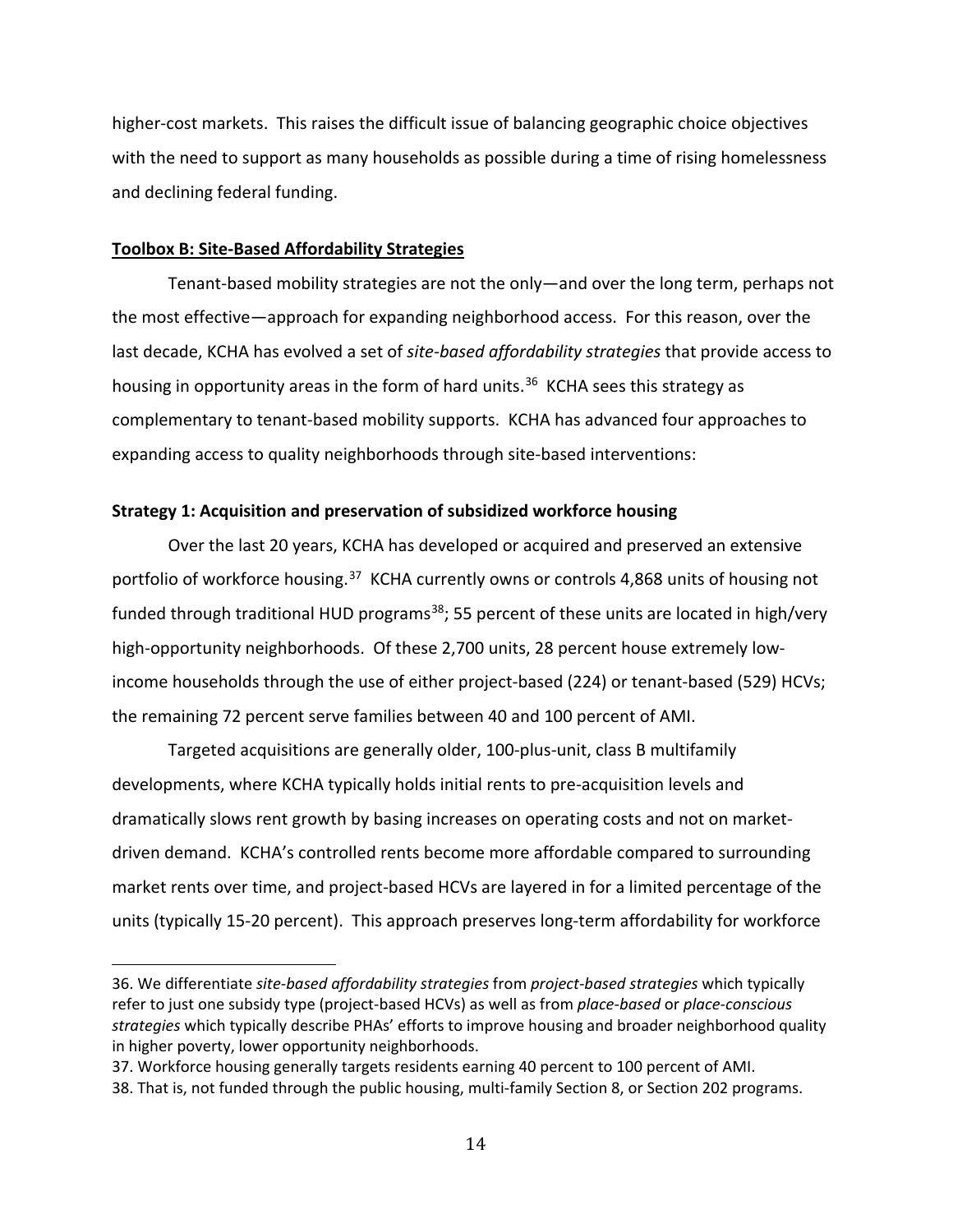housing in increasingly costly markets, provides mixed-income communities through projectbased subsidies, and affords neighborhood access for extremely low-income households with tenant-based vouchers who would otherwise have difficulty securing landlord acceptance in these opportunity markets.<sup>[39](#page-15-0)</sup>

Acquisitions are generally financed through private debt, with Low-Income Housing Tax Credit (LIHTC) partnerships utilized where significant rehabilitation or new construction is involved.[40](#page-15-1)

#### **Strategy 2: Purchase of smaller apartment complexes for conversion to public housing**

Utilizing HOPE VI grants and MTW flexibility, KCHA has demolished obsolete public housing in high-poverty neighborhoods and renovated other complexes through conversion to project-based HCVs and LIHTC financing. These demolitions and conversions have placed the agency below its federal allocation ("Faircloth limit") of public housing subsidies. To redeploy these resources, KCHA is purchasing smaller apartment complexes (typically in the 30-unit range) in high-opportunity areas and re-activating banked public housing subsidies. To address the inability of public housing properties to support debt, KCHA is financing these acquisitions through the use of MTW working capital and through pooled multi-property refinancings where excess cash flow from the pool is covering the additional debt. KCHA's Property Management Department directly manages these properties once public housing subsidies are activated. Between historic siting patterns and new acquisitions, KCHA currently has 1,233 public housing

<span id="page-15-1"></span><span id="page-15-0"></span>I 39. As noted in Table 2B, 47.3 percent of tenant-based voucher households with children who choose to live in KCHA-owned units are located in high/very high-opportunity areas—a much higher percentage than reside in private-market units in such areas. The difference suggests the importance of PHA- or nonprofit-owned workforce housing in facilitating voucher holders' access to opportunity markets. 40. KCHA utilizes bank lines of credit to enable closings on new acquisitions within timeframes that are competitive with private-sector purchasers. KCHA's overall bankability is the product of a strong revenue-producing asset base of workforce housing, strengthened by a credit enhancement agreement with King County that confers the County's AAA credit rating on KCHA's debt instruments. The ability to periodically roll short-term debt into longer-termed pooled refinancings which include more seasoned properties with strong cash flow has enabled KCHA to achieve debt coverage requirements and reduce front-end equity gaps. KCHA's workforce housing portfolio is managed by outside third-party management companies under the supervision of an in-house Asset Management Department.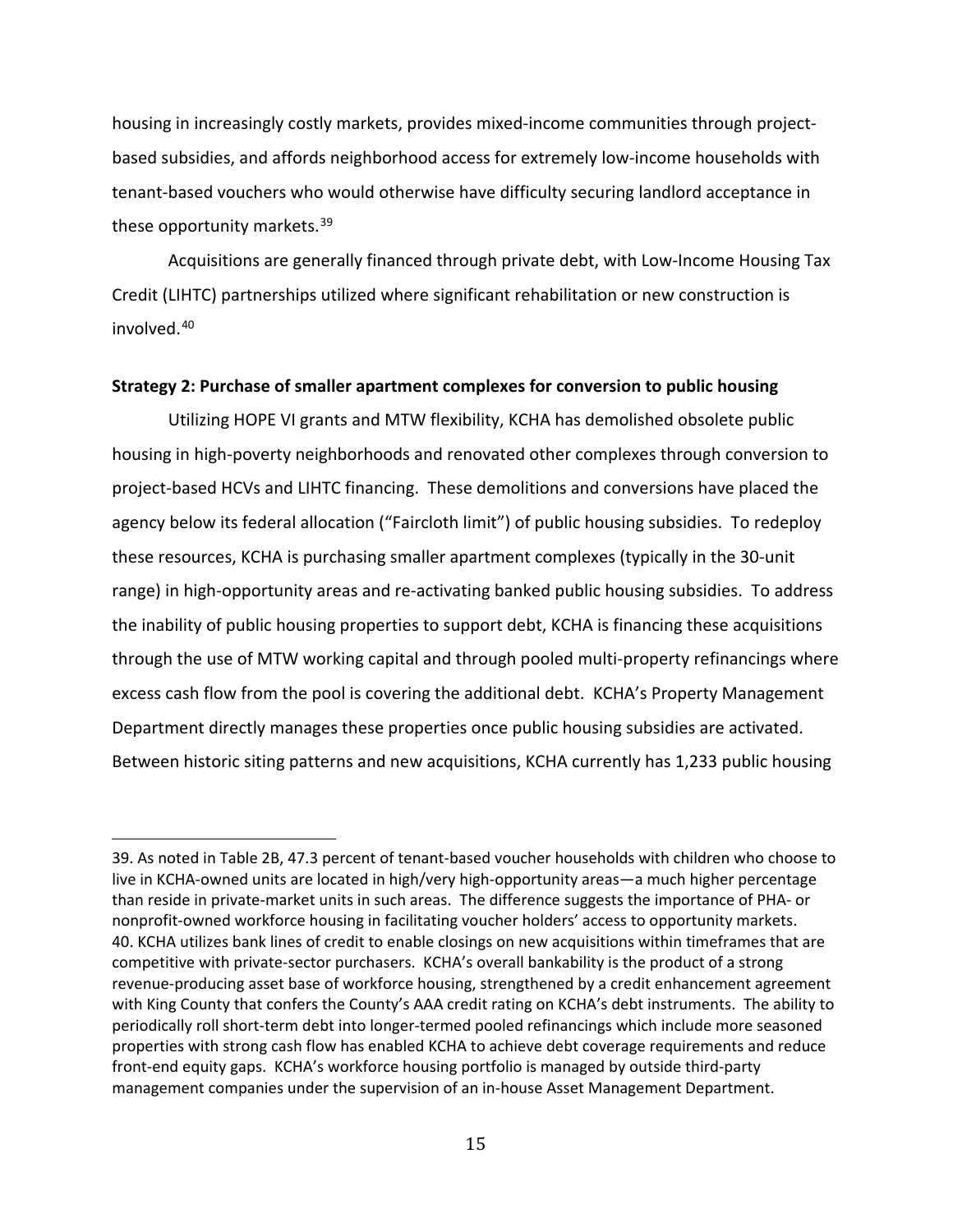units sited in high-opportunity neighborhoods. Significant reductions in public housing funding proposed for FFY 2018 would effectively end the use of this approach.

### **Strategy 3: Layering project-based HCV subsidies onto regional nonprofit development**

A third site-based strategy matches project-based HCVs to a development pipeline of nonprofit-sponsored affordable housing in opportunity neighborhoods. KCHA currently serves 247 households across 17 properties that employ this approach. These projects are typically financed through a combination of LIHTCs and local soft funding sources.<sup>41</sup> Similar to Strategy 1, this approach layers deep rental subsidies on top of units typically priced at 60 percent of AMI in order to serve extremely low-income families. KCHA's MTW status has simplified the agency's ability to coordinate project-based voucher contracting with local government funding decisions by allowing KCHA to utilize its government partners' competitive project selection processes in lieu of HUD's separate project-basing procurement requirement for placing rent subsidies.

# **Strategy 4: Layering project-based HCV subsidies onto Inclusionary/Incentive Zoning and Multifamily Tax Exemption (MFTE) Programs**

KCHA is also exploring ways to layer HCVs on affordable housing units being developed under a variety of inclusionary/incentive zoning and MFTE programs being offered by East King County cities. These programs typically set affordability targets at 60-80 percent of AMI and are inaccessible to extremely low-income families as well as lower-wage working families. KCHA is exploring the inclusion of mandatory or voluntary project-based HCV contracts for a percentage of these 60-80 percent AMI units. Rents would remain at the currently required affordability levels and KCHA would layer in rental subsidies to make units available to households at or below 30 percent of AMI.

### **Promising Evidence on the Effectiveness of Site-Based Affordability Strategies**

<span id="page-16-0"></span>i<br>I 41. In King County, one such local source has been ARCH (A Regional Coalition for Housing), a consortium of East King County Cities that pool funding to assist with preserving and increasing the supply of housing for low– and moderate-income households in this high opportunity sub-region of the County. More information can be found a[t http://www.archhousing.org.](http://www.archhousing.org/)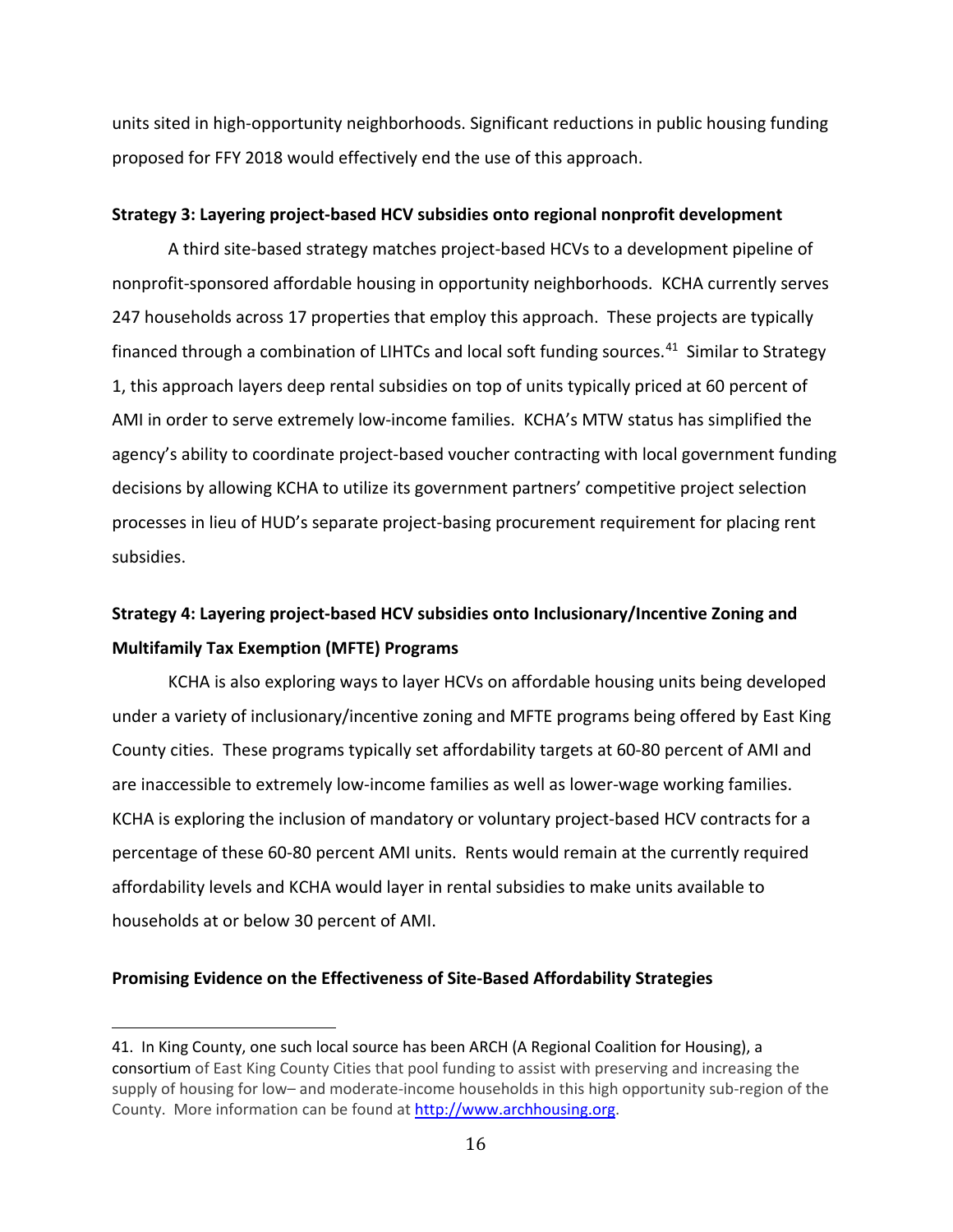Although site-based affordability strategies require further evaluation and research, preliminary indications suggest that KCHA's approach is effective.

*Long-term cost containment*. KCHA's site-based strategies seem to have mitigated the prohibitively high subsidy costs involved in supporting extremely low-income households' access and retention of housing in rapidly escalating, high-cost markets over time. Over time, both operating cost-based and AMI-indexed rents will lag significantly behind market rent levels, relieving the need for subsidy expenditures to escalate with the market in order to maintain household affordability. Figure 2 illustrates such cost containment, demonstrating the actual \$528/month (over \$6,000 per year) difference in 2016 between rents at the Newporter, a typical 120-unit KCHA workforce housing complex in the Newport neighborhood of Bellevue, and rents for comparable units in that neighborhood. Given current trends, site-based strategies provide cost-effective alternatives to tenant-based HCVs in high-cost markets.



*Figure 2. Private Market and KCHA Property Rent Trends in East King County, 1996-2016*

*Sources: KCHA administrative data; Dupre and Scott Renal Market Trends reports. Persistence in opportunity neighborhoods*. Early evidence indicates that families in units provided through KCHA's site-based strategies exhibit housing stability for several years after move-in. Such outcomes have likely been positively affected by KCHA's use of its MTW authority to waive exit voucher requirements for project-based vouchers.

# **Additional Considerations from KCHA's Experience with Site-Based Affordability Strategies**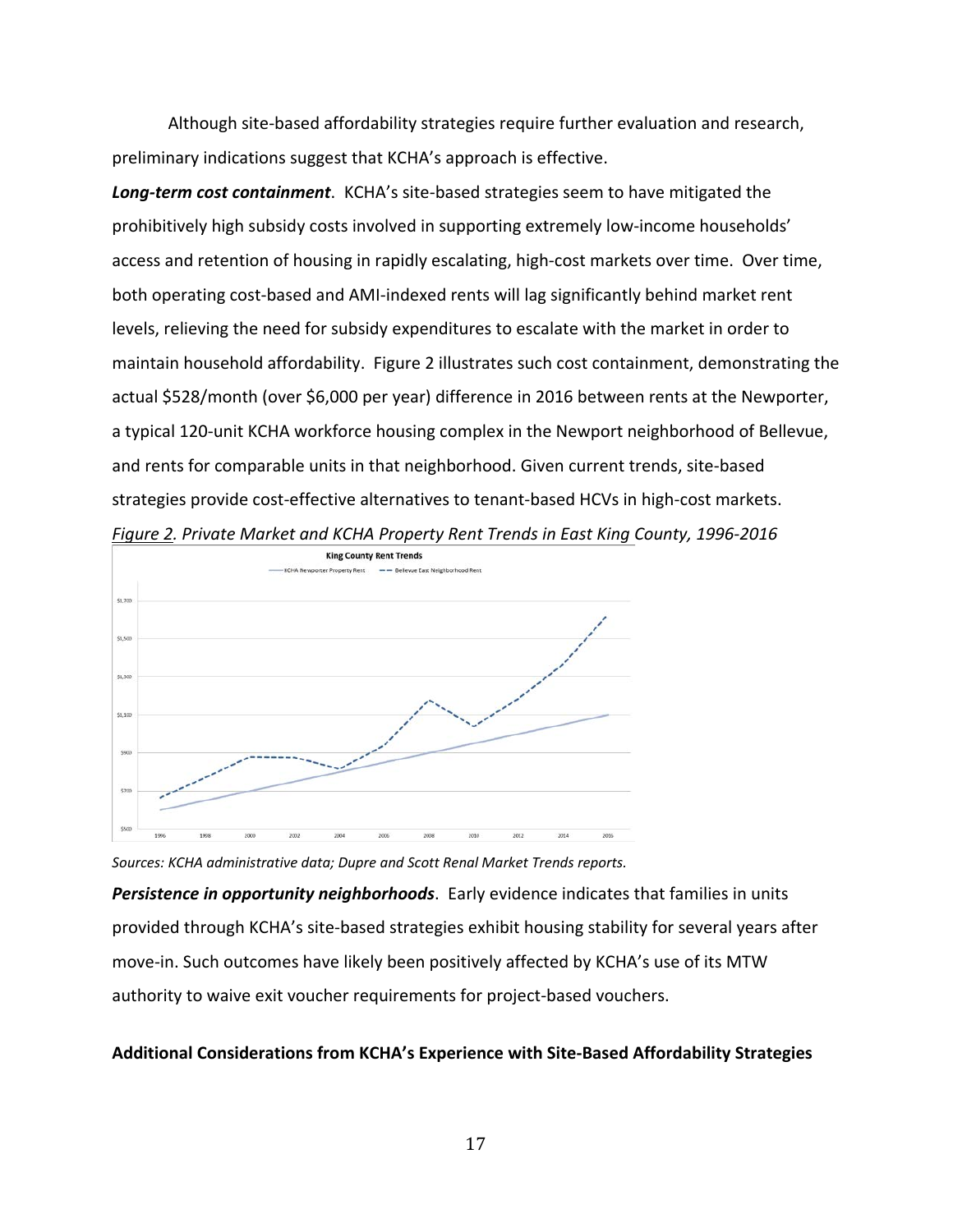As with KCHA's tenant-based mobility strategies, the agency's MTW status helped support the flexibility necessary for implementing site-based affordability strategies by removing the limit on the number of vouchers the agency can project-base, by streamlining the project-basing process, and by waiving exit voucher requirements. Taking site-based strategies to scale also requires access to private capital. KCHA's credit enhancement arrangement with King County is an essential tool for property acquisition. Portfolio scale and the length of time KCHA has been pursuing these approaches have also been critical in providing seasoned properties with reduced debt and increased cash flow as well as the strong balance sheet necessary for access to capital markets. KCHA's decision to invest early in higher-poverty communities , before they transitioned (under Kirwan metrics) to opportunity areas, also allowed KCHA to get ahead of rising acquisition costs later in these neighborhoods' evolution.

One critique of site-based affordability strategies has been that they could lead to reconcentrations of poverty. KCHA's experience has been that this is not the case, as the agency carefully accounts for the number of deeply subsidized units in a given area and strategically positions sites when making acquisition decisions. In this vein, site-based approaches may be better positioned than tenant-based approaches to foster social networks among extremely low-income residents as well as connections between residents and community services.

#### **Conclusion: Future Directions for Practice, Research, and Funding**

KCHA's experiences provide one example of how extremely low-income residents' neighborhood options can be expanded in a large suburban region comprised of heterogeneous neighborhoods. Given King County's sub-market characteristics, the toolbox for expanding geographic choice mixes tenant-based mobility and site-based affordability strategies. Much remains to be learned about the ideal balance between these two approaches, and about what strategies and tools will work for PHAs in other regions.

#### **Practitioner Flexibility and Practice-Based Learning**

As noted at the outset, geographic choice among low-income families cannot be broadened through a one-size-fits-all approach but must be addressed through locally-driven

18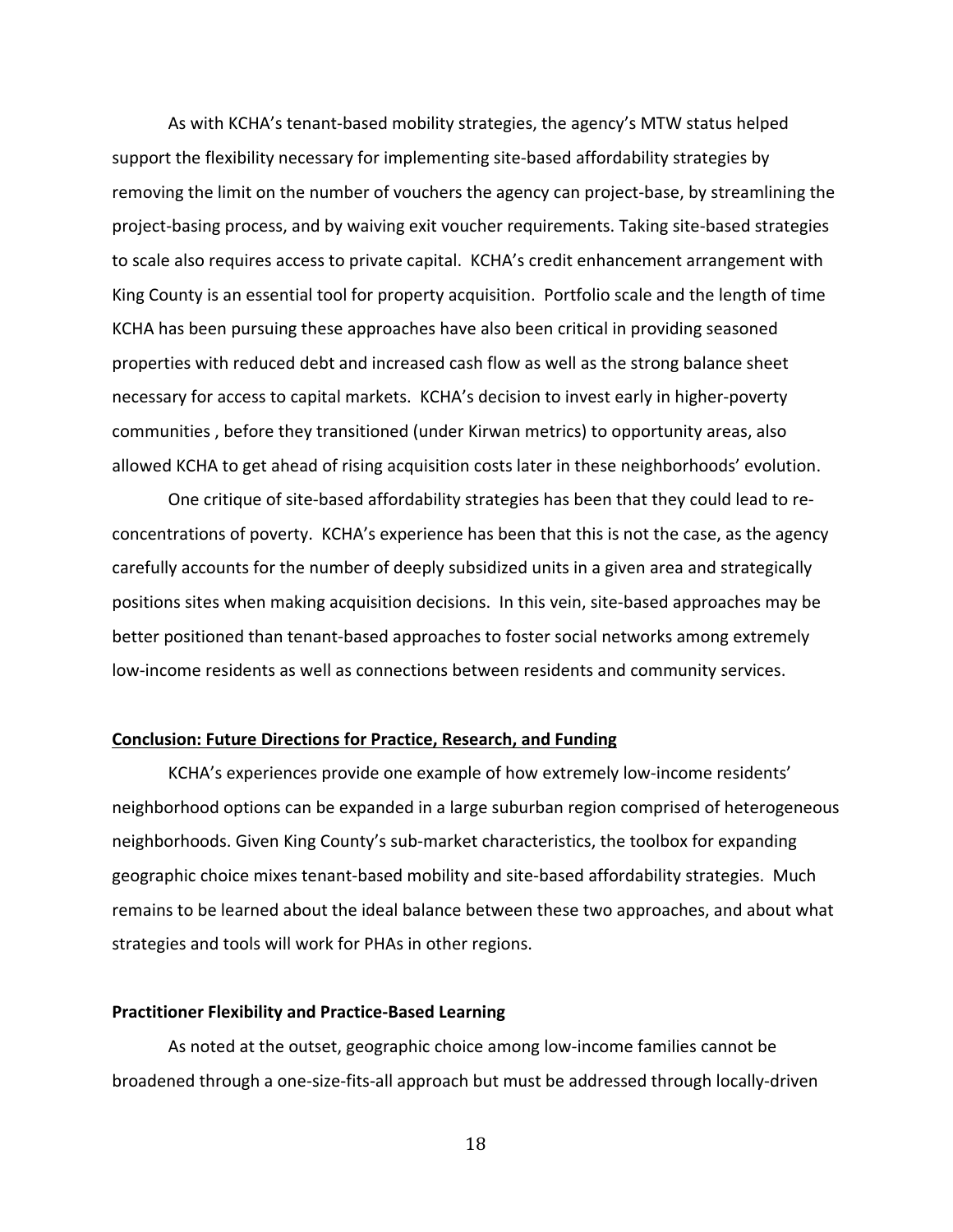innovation. For this reason, practitioners and researchers need to foster a more robust national conversation, including shared lessons from the field, on how to assess and respond strategically to regional conditions. Such conversations may be most necessary for formulating site-based affordability strategies, about which there has been relatively little dialogue.

Additionally, practice-based improvement in approaches to broaden families' geographic choice is contingent on expanded HUD support for program innovation. The MTW program, slated to expand by another 100 PHAs over the next five years, will be critical in encouraging continued innovation. As noted throughout this paper, the MTW program has played an important role in providing KCHA with the program and funding flexibility necessary to develop strategies that align with local needs and market challenges. Similar flexibility will be critically needed by incoming MTW agencies and more broadly by the industry in general.

#### **Research on Both Tenant-Based and Site-Based Strategies**

In addition to the development and dissemination of practice-based knowledge, there is a need for rigorous research on different mobility approaches.

With regard to tenant-based strategies, a number of research questions remain untouched. Within the realm of mobility counseling, matters including ideal dosage, service focus, and service timing require further study, and questions remain as to how mobility services should be implemented and scaled cost-effectively. Future research must also account for the relative effects of financial incentives, as compared to counseling or other service strategies, on housing access, retention, and costs. Differences in the effectiveness of tenantbased strategies for different population subgroups should be investigated, as should (if differences exist) ways of effectively targeting these subgroups. Finally, as neighborhood dosage is an essential underpinning to positive long-term outcomes, additional research is needed on strategies for connecting households to new neighborhoods and improving neighborhood persistence.

Similarly, there are myriad research directions for better understanding site-based affordability strategies. Expanding on positive preliminary evidence, additional research is needed on the experiences and outcomes of families living in site-based opportunity housing.

19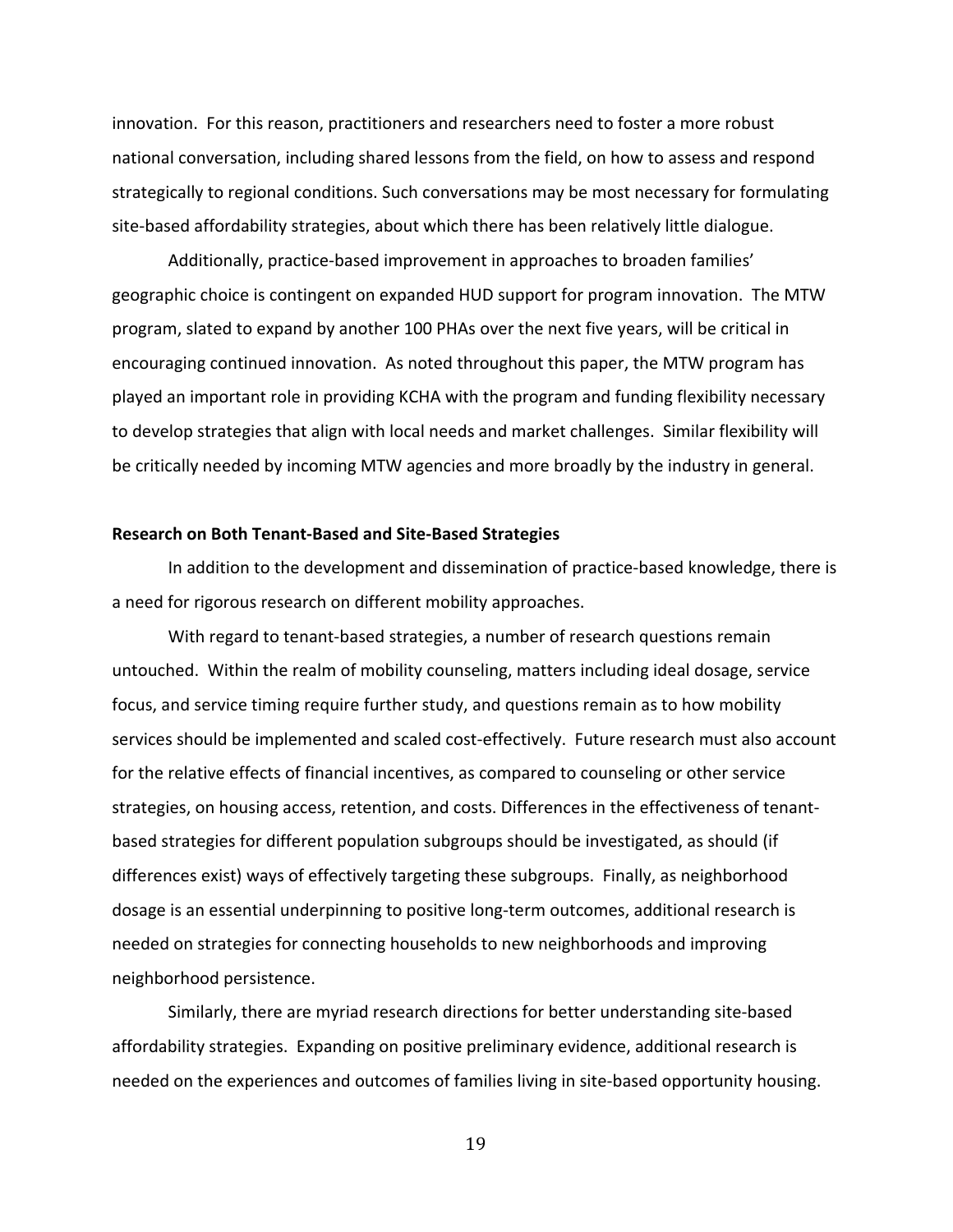While site-based strategies do inherently restrict residents' choices about both units and neighborhoods, there is a need to explore whether this has an adverse effect on tenant interest in site-based housing options, on their experiences during or following access to housing, and on longer-term life outcomes for children. Future research should also explore whether residents in site-based units are more likely to access and/or persist in high-opportunity communities as compared to tenant-based voucher holders in the same areas. Relatedly, future inquiry should explore the effects of site-based affordability strategies (as compared to tenant-based mobility approaches) on fostering social networks as well as connections to social services. Rigorous analyses are also needed on the costs of specific site-based strategies over time and in relation to tenant-based mobility approaches.

More generally, the mobility research to date has been largely hampered by the lack of a consistent and national metric for capturing opportunity. Such a metric is an important next step for this research, and will facilitate both effective geographic targeting and cross-site research and evaluation. Broader research should also incorporate more comprehensive and consistent benefit-cost approaches that consider longer-term cost savings of mobility approaches across multiple publicly funded systems as well as longer-term impacts upon the national economy that may be driven by improved life outcomes for low-income children.

#### **Increased Resources for Housing Assistance**

At their core, the strategies being used in King County and elsewhere require long-term federal resources to support extremely low-income families' access to (any) housing markets. As housing needs continue to grow, so does the call for federal resources. Declining support from HUD means not only that fewer families can be served, but that fewer families can be served in opportunity areas, impacting not only choice but also voucher-assisted households already residing in these higher-cost markets. This will have long-term effects on the ability of housing assistance to curb intergenerational poverty trends and to reverse racial and economic segregation. The reality is that *more* funds, not less, are needed in order to serve both the growing number of shelter-burdened and homeless families, and to do so in a way that expands geographic options and improves long-term life outcomes. Much as KCHA has taken the long

20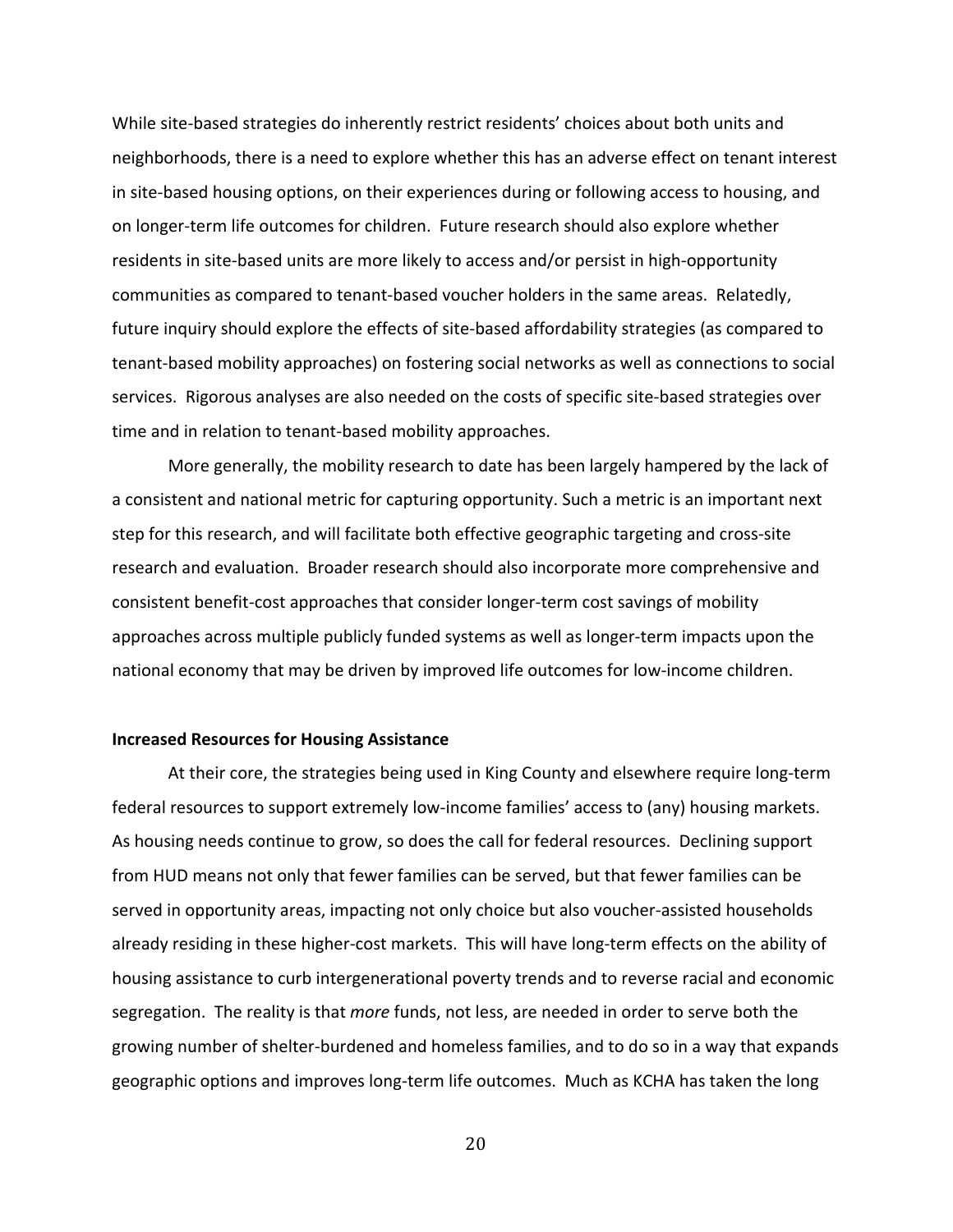view with its regional mobility work, a similar orientation is required at the national level to ensure that practitioners have the necessary resources and flexibility to innovate in response to local market conditions and, ultimately, to substantially change the playing field for low-income families served by federal housing assistance.

#### **Bibliography**

- Andersson, Fredrik, John C. Haltiwanger, Mark J. Kiutzbach, Giordano E. Palloni, Henry O. Pollakowski, and Daniel H. Weinberg. 2016. "Childhood Housing and Adult Earnings: A Between-Siblings Analysis of Housing Vouchers and Public Housing." Working Paper 22721. National Bureau of Economic Research. October.
- Briggs, Xavier de Souza, Susan J. Popkin, and John Goering. 2010. *Moving to Opportunity: The Story of an American Experiment to Fight Ghetto Poverty*. New York: Oxford University Press.
- Chetty, Raj, Nathaniel Hendren, and Lawrence F. Katz. 2016. "The Effects of Exposure to Better Neighborhoods on Children: New Evidence from the Moving to Opportunity Experiment." *American Economic Review* 106, no. 4: 855-902.
- Cunningham, Mary K., Molly Scott, Chris Narducci, Sam Hall, and Alexandra Stanczyk. 2010. "Improving Neighborhood Location Outcomes in the Housing Choice Voucher Program: A Scan of Mobility Assistance Programs." Washington, DC: Urban Institute.

Dupre and Scott. 2016. *Apartment Vacancy Report* 34, no 2 (September).

- Galvez, Martha M., Jasmine Simington, and Mark Treskon. 2017. "Moving to Work and Neighborhood Opportunity: A Scan of Mobility Initiatives by Moving to Work Public Housing Authorities." Washington, DC: Urban Institute.
- Kahn, Peter B. and Geoffrey B. Newton. 2013. "The Small Area FMR Demonstration." *Cityscape* 15, no. 1: 325-28.
- King County, Office of Economic and Financial Analysis. 2015a. "Demographic Trends of King County." <http://www.kingcounty.gov/independent/forecasting/benchmarks/Demographics.aspx> (accessed March 24, 2017).
- ———. 2015b. "Household Income in King County." <http://www.kingcounty.gov/independent/forecasting/benchmarks/Household%20Income.aspx> (accessed March 24, 2017).
- Kneebone, Elizabeth, and Alan Berube. 2013. *Confronting Suburban Poverty in America*. Washington, DC: Brookings Institution Press.
- Mayo, Justin, and Lornet Turnbull. 2011. "Shifting Population Changes Face of South King County." *Seattle Times*, February 23.